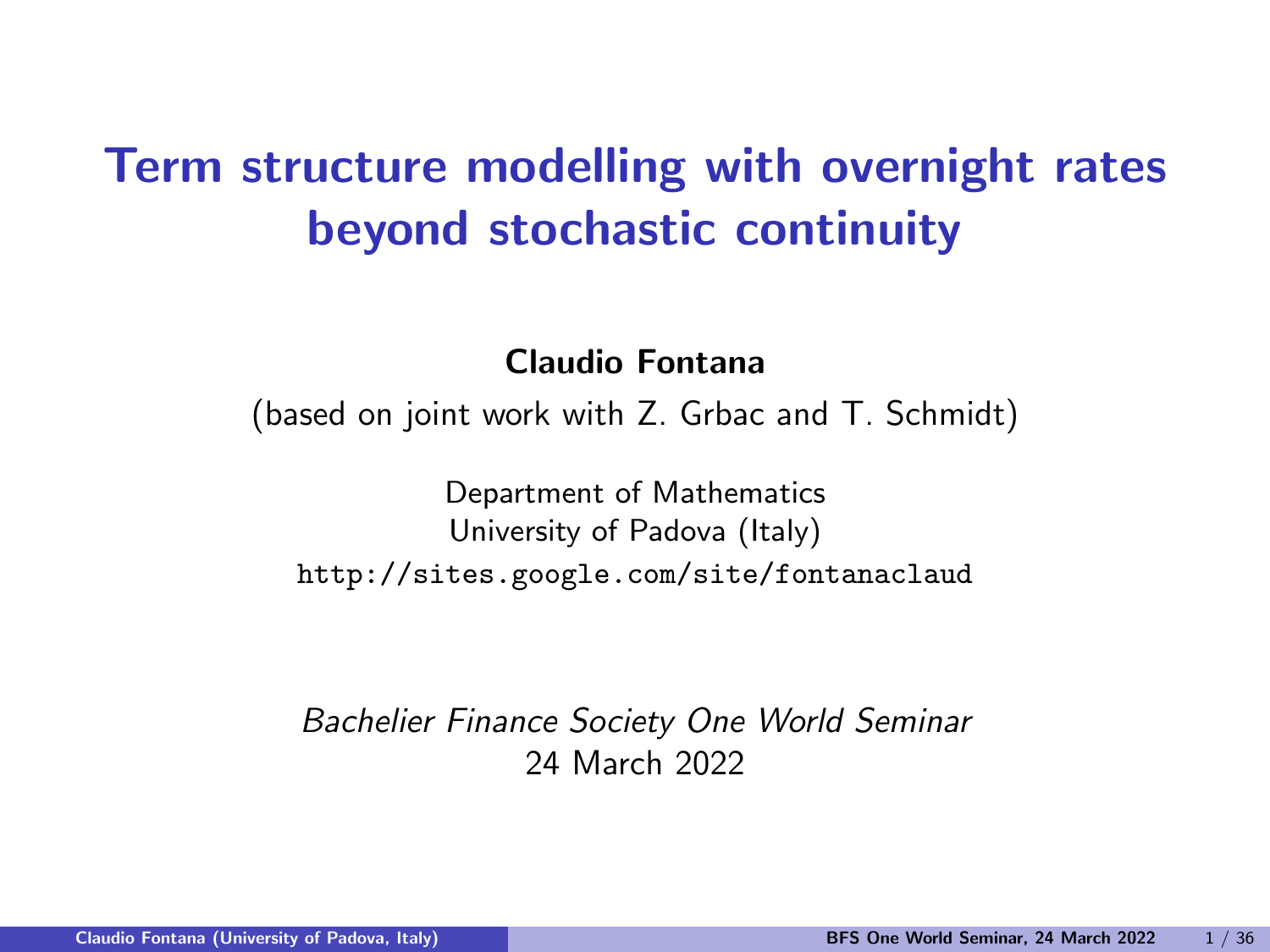# The LIBOR reform: a bit of history

- London Interbank Offered Rate (LIBOR), computed as the trimmed average of rates reported by a panel of banks, for five currencies (CHF, EUR, GBP, JPY, USD) and seven tenors (1D, 1W, 1M, 2M, 3M, 6M, 1Y).
- LIBOR was launched in 1986 and widely adopted as benchmark rate.
- Starting from 2010, the volume of uncollateralized loans in the interbank market shrinked significantly, due to counterparty risk and other causes.
- 2012: evidence of LIBOR manipulation by several major banks.
- July 2017: The future of LIBOR speech by Andrew Bailey (CEO of FCA): LIBOR has no future! It will be discontinued after 2021.
- Transition towards transaction-based overnight rates as benchmark rates. ARRC, June 2017: Secured Overnight Funding Rate (SOFR) in the US.
- FCA, March 2021: cessation of LIBOR on 31/12/2021.
- May 2021: Life after LIBOR speech by Andrew Bailey:

"transition to the most robust overnight rates, underpinned by deep underlying markets, will support a stronger more transparent financial system and ultimately benefit all market participants".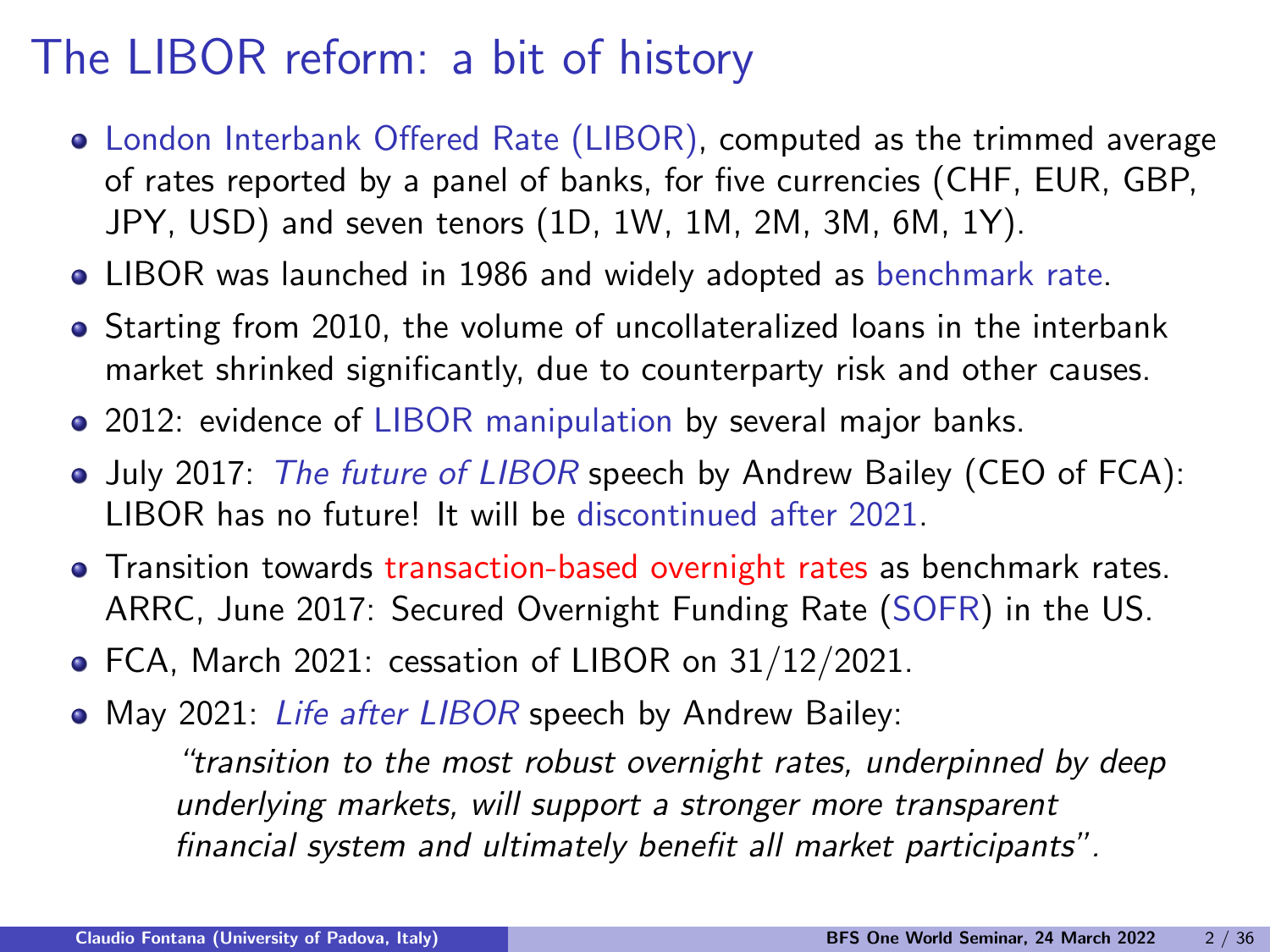### Alternative risk-free rates

- SOFR uses data from overnight Treasury repo trades to calculate a rate published at 8:00 a.m. (NY time) by the Federal Reserve Bank.
- The scale of SOFR's underlying transaction pool is massive. The transaction volume underlying SOFR is around 1 USD trillion daily.
- Various filters, trims, and inclusion rules are applied to these data sources and a transaction weighted median becomes the benchmark rate.
- Sterling Overnight Index Average (SONIA) in the UK;
- Tokyo Overnight Average Rate (TONA) in Japan;
- Swiss Average Rate Overnight (SARON) in Switzerland;
- Euro Short Term Rate ( $\in$  STR) in the EU.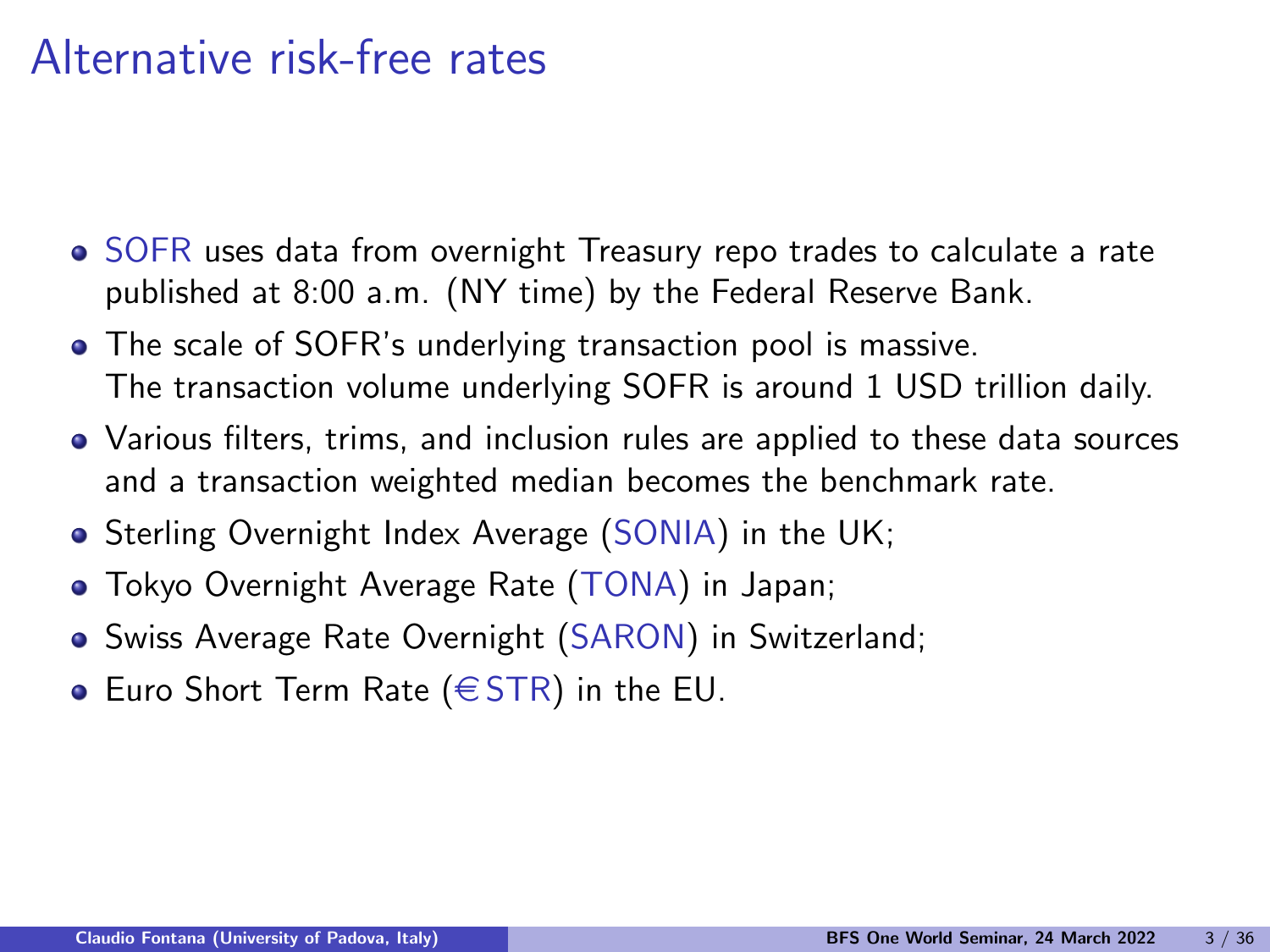### Alternative risk-free rates



#### Figure 4: Monthly SOFR OTC Derivatives Volumes

Source: Bloomberg (Swap Data Repository data)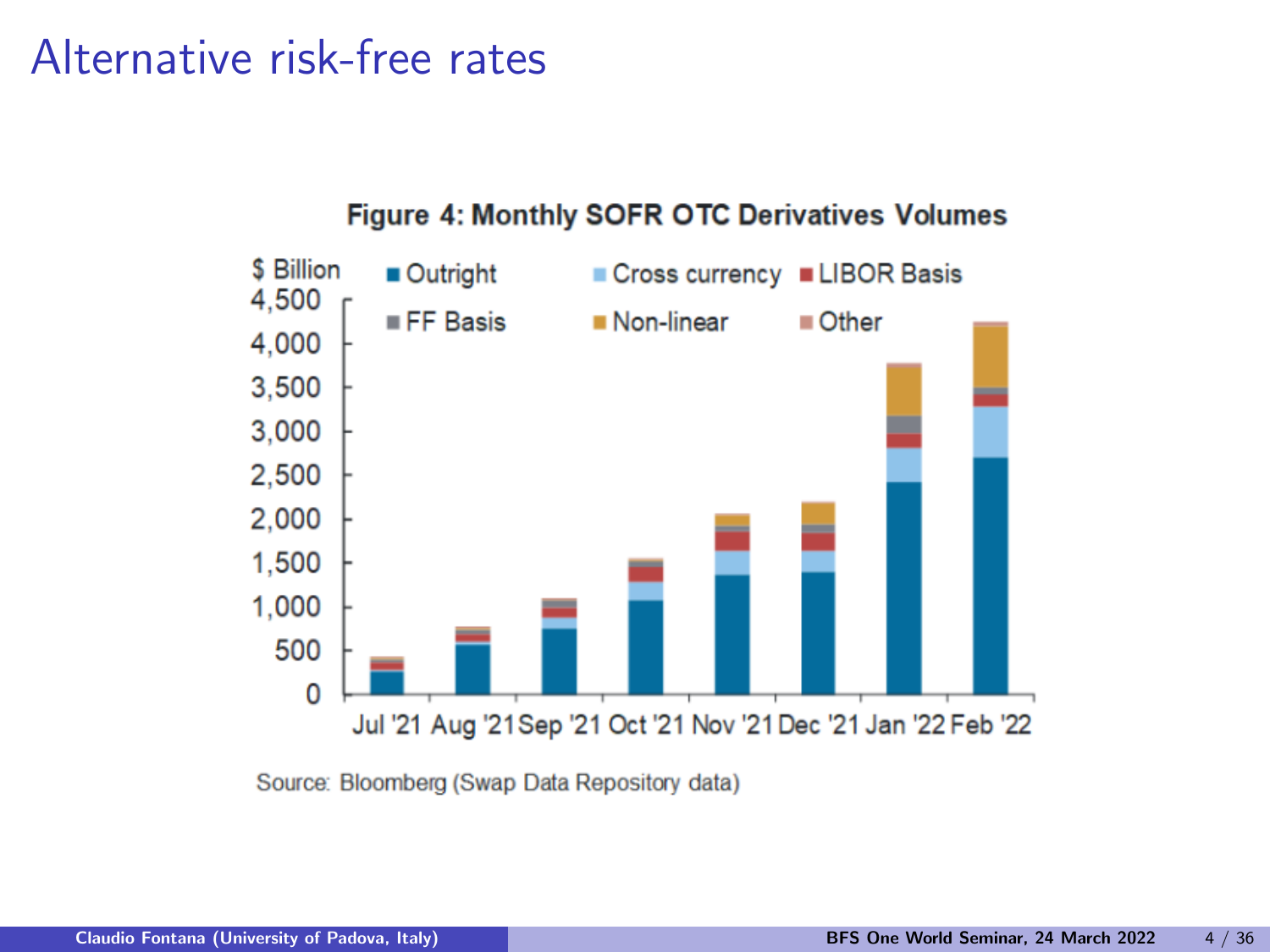### Alternative risk-free rates

- Alternative risk-free rates (RFRs) are nearly risk-free overnight rates;
- Being risk-free, RFRs should reflect the current level of policy rates: as documented by Backwell and Hayes (2021), most of the variation in SONIA over the years 2016-2020 occurs in correspondence to the meeting dates of the Monetary Policy Committee of the Bank of England. The meeting dates typically follow a predetermined calendar.
- RFRs are prone to upward/downward spikes at regulatory reporting dates: SOFR is on average 20.25 bps higher at quarter-ends compared to other dates (source: Klingler and Syrstad (2021), period: 08/2014 - 12/2019).

These facts bring evidence of the presence of **stochastic discontinuities**: new information arriving at pre-determined dates that affects the level of the rates.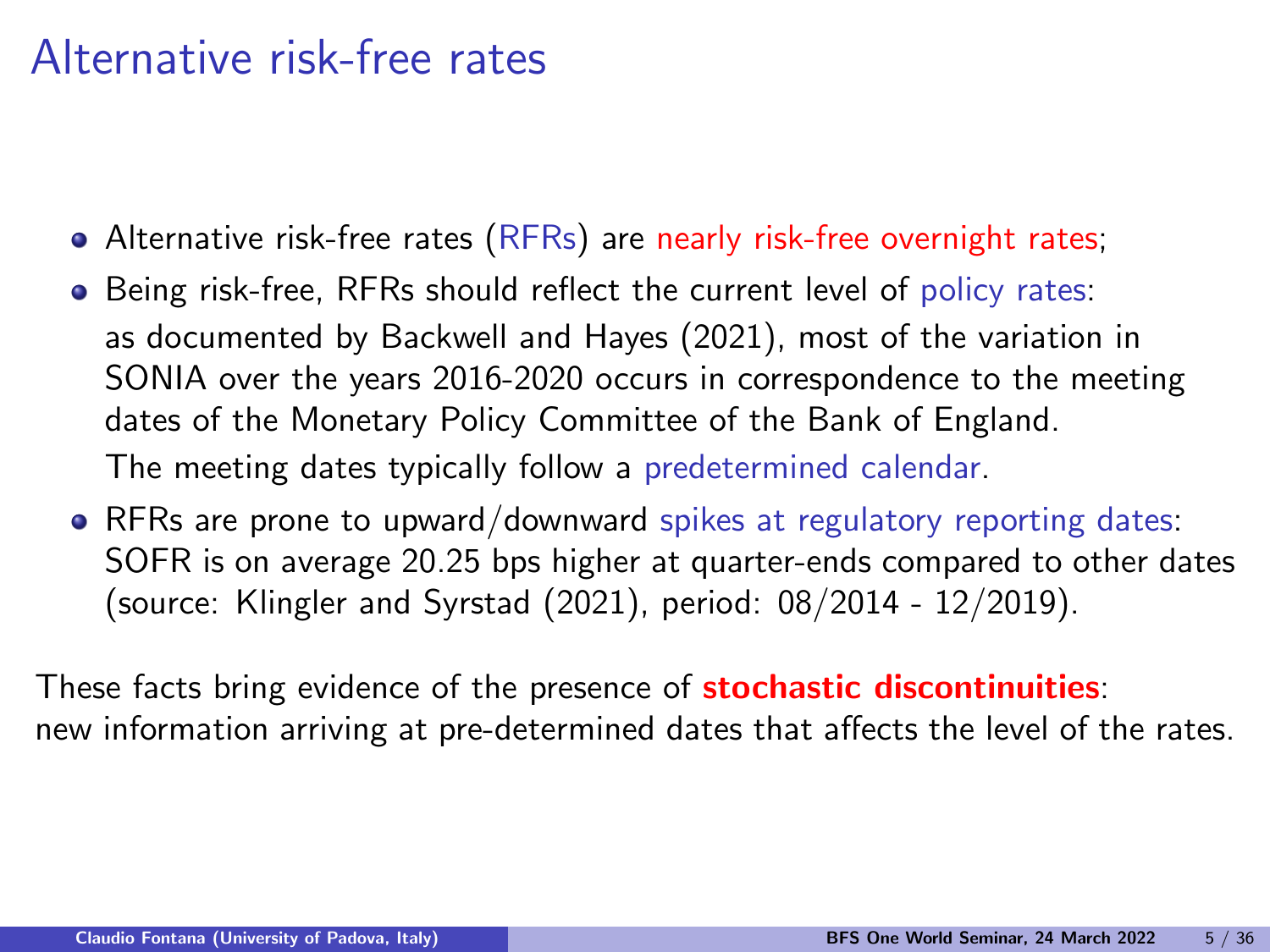## SOFR behavior

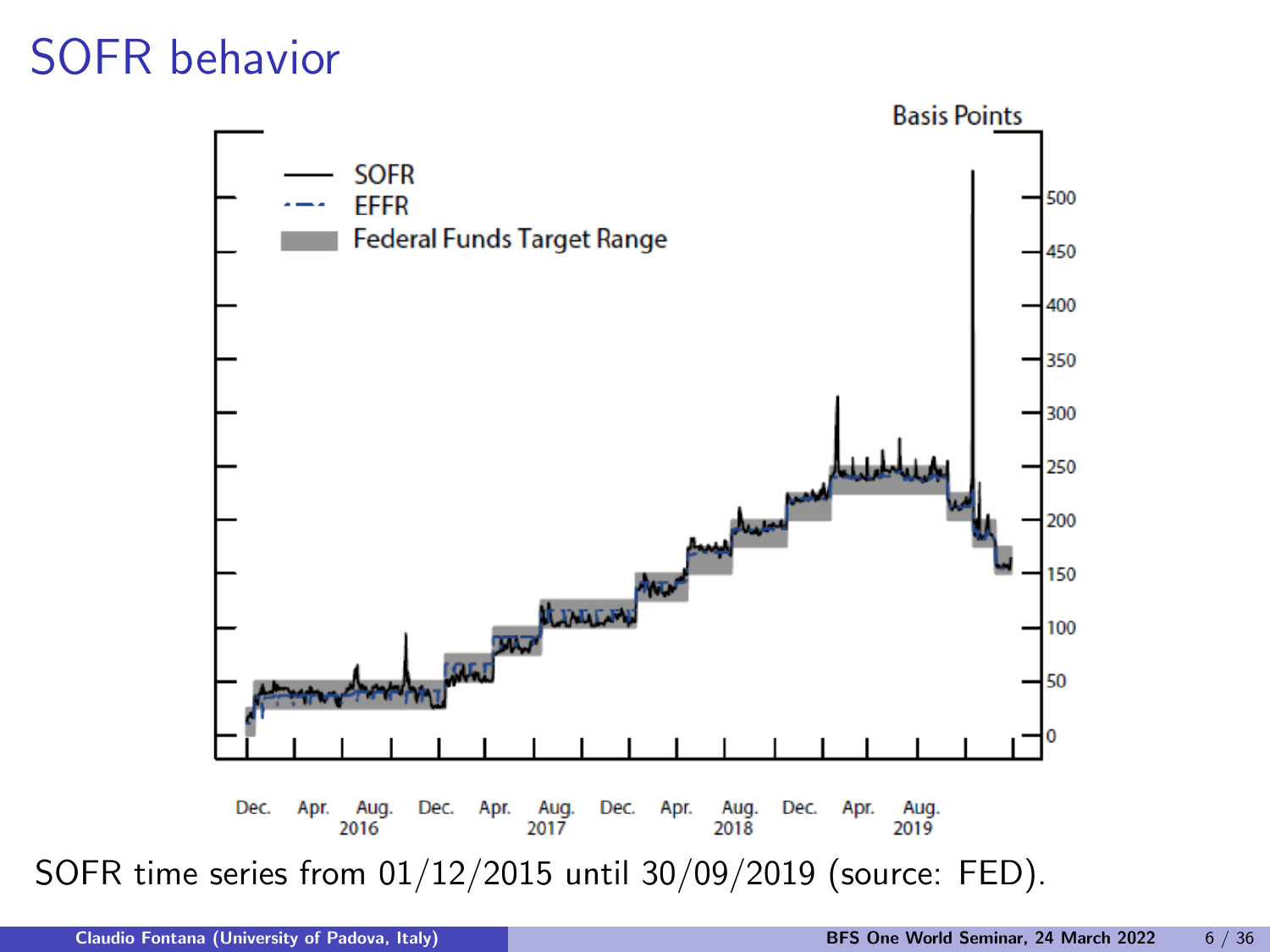Let us consider the spike observed on September 17, 2019. According to Anbil et al. (2020):

> Strains in money markets in September seem to have originated from routine market events, including a corporate tax payment date and Treasury coupon settlement. The outsized and unexpected moves in money market rates were amplified by a number of factors.

• This analysis of Anbil et al. (2020) suggests that the date of the spike was known in advance, while the size of the jump was obviously not predictable.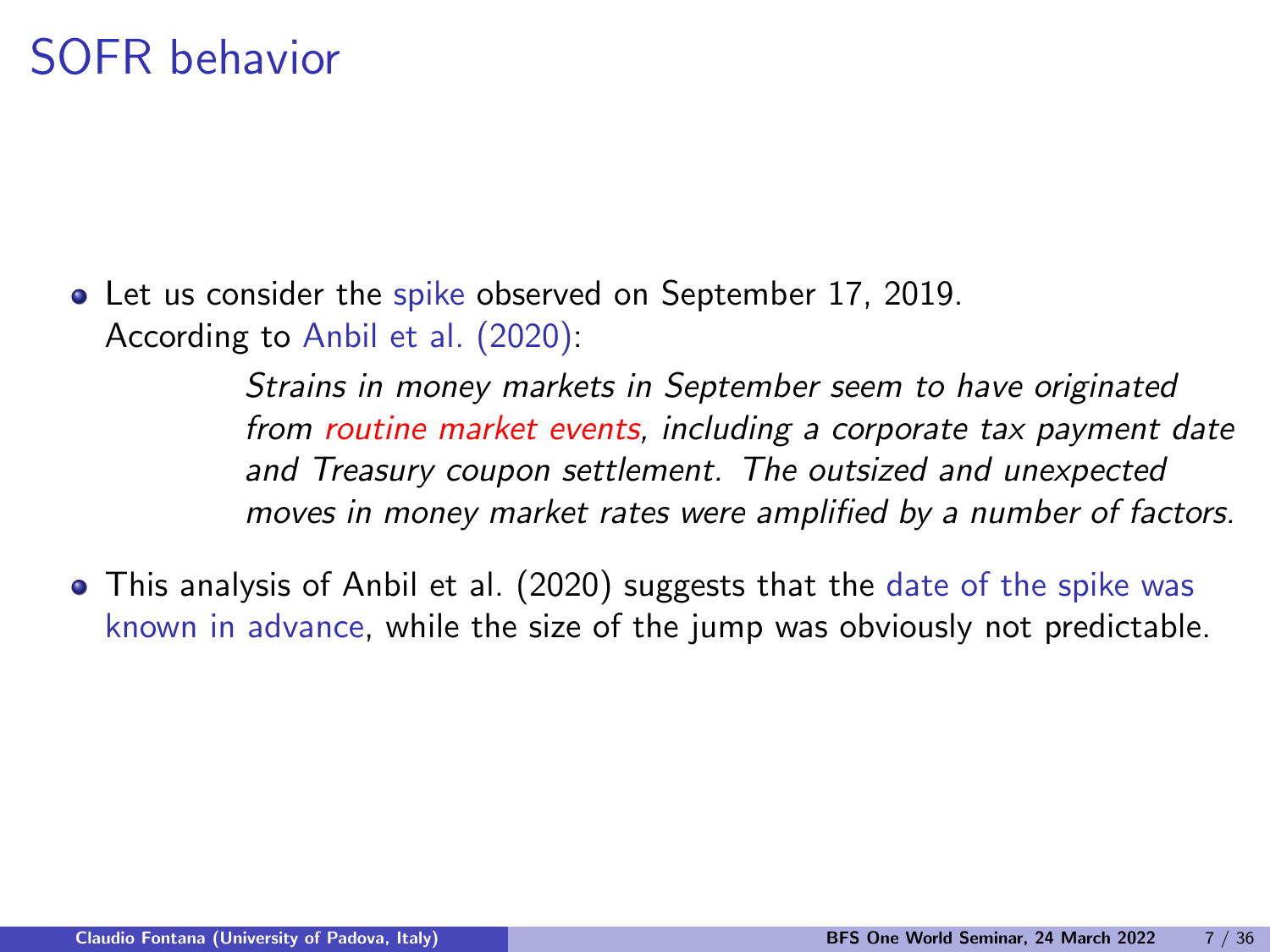## A short overview of the literature on RFR modelling

- General aspects of the Libor reform: Henrard (2019), Piterbarg (2020), Klingler and Syrstad (2021).
- Mercurio (2018): short rate model for SOFR, adding a deterministic spread to the OIS rate.
- Lyashenko and Mercurio (2019): one of the first and most influential contributions, extending the classical Libor market model.
- Macrina and Skovmand (2020): rational model driven by an affine process.
- Willems (2020): extended SABR model applied to caplet pricing.
- Extensions of the Hull-White model: Hofman (2020), Turfus (2020), Hasegawa (2021), Xu (2022).
- Fontana (2022): general affine models for RFRs and pricing formulae.
- Skov and Skovmand (2021), Skov and Skovmand (2022): multi-factor Gaussian model for SOFR futures.
- Rutkowski and Bickersteth (2021): Vasiček model for SOFR, discussing pricing and hedging in the presence of funding costs and collateralization.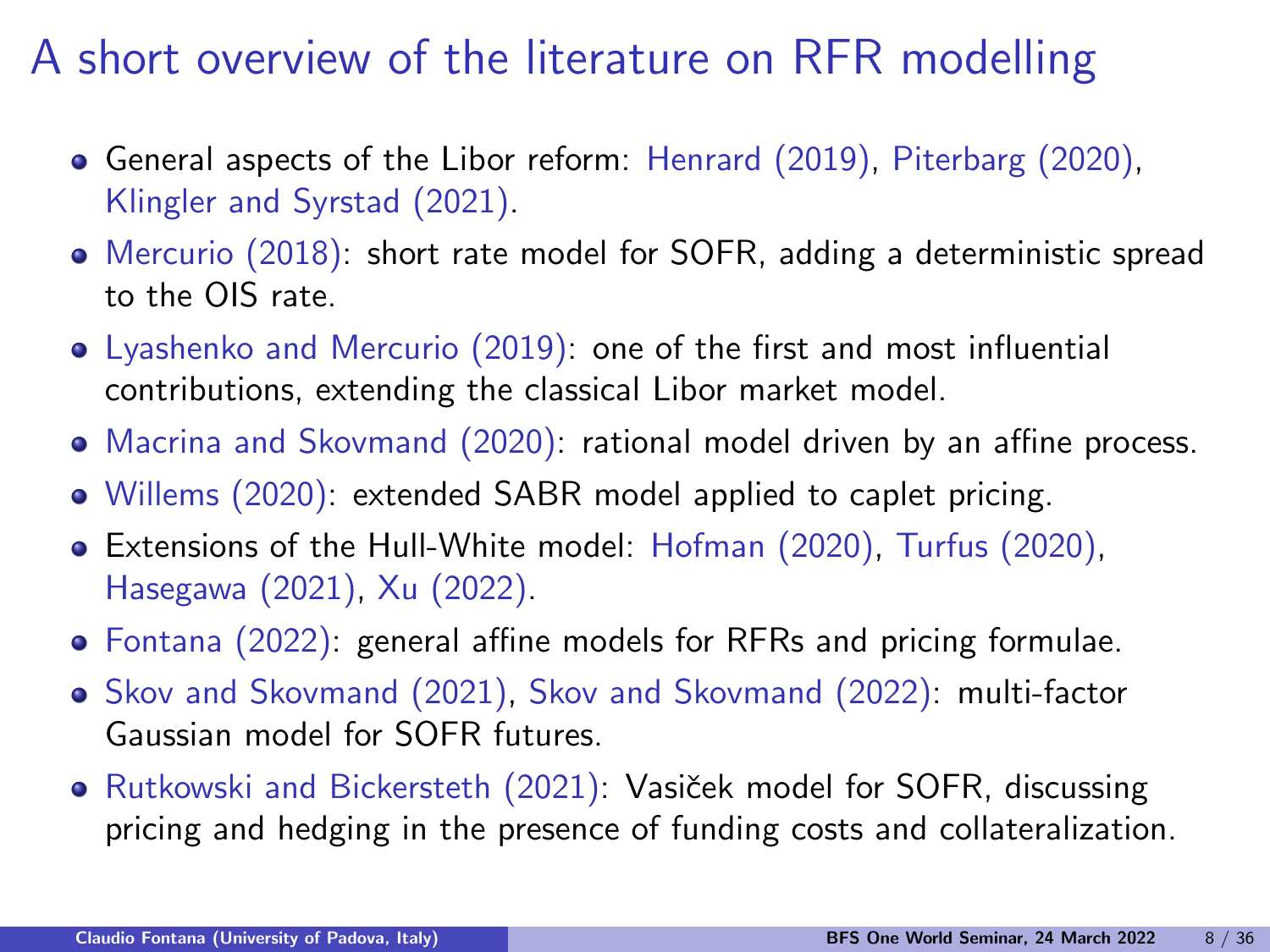# Models with stochastic discontinuities

The papers mentioned in the previous slide do not consider the possible presence of stochastic discontinuities in the RFR dynamics. This phenomenon is however playing an important role in recent works:

- Andersen and Bang (2020): spikes in the SOFR dynamics, both at totally inaccessible times and at anticipated times.
- Gellert and Schlögl (2021): a diffusive HJM model for instantaneous forward rates is compatible with the presence of jumps/spikes at fixed times in the short rate, consistently with the empirical evidence on SOFR.
- Backwell and Hayes (2021): a short-rate model for the SONIA rate, based on a pure jump process with predetermined jumps times.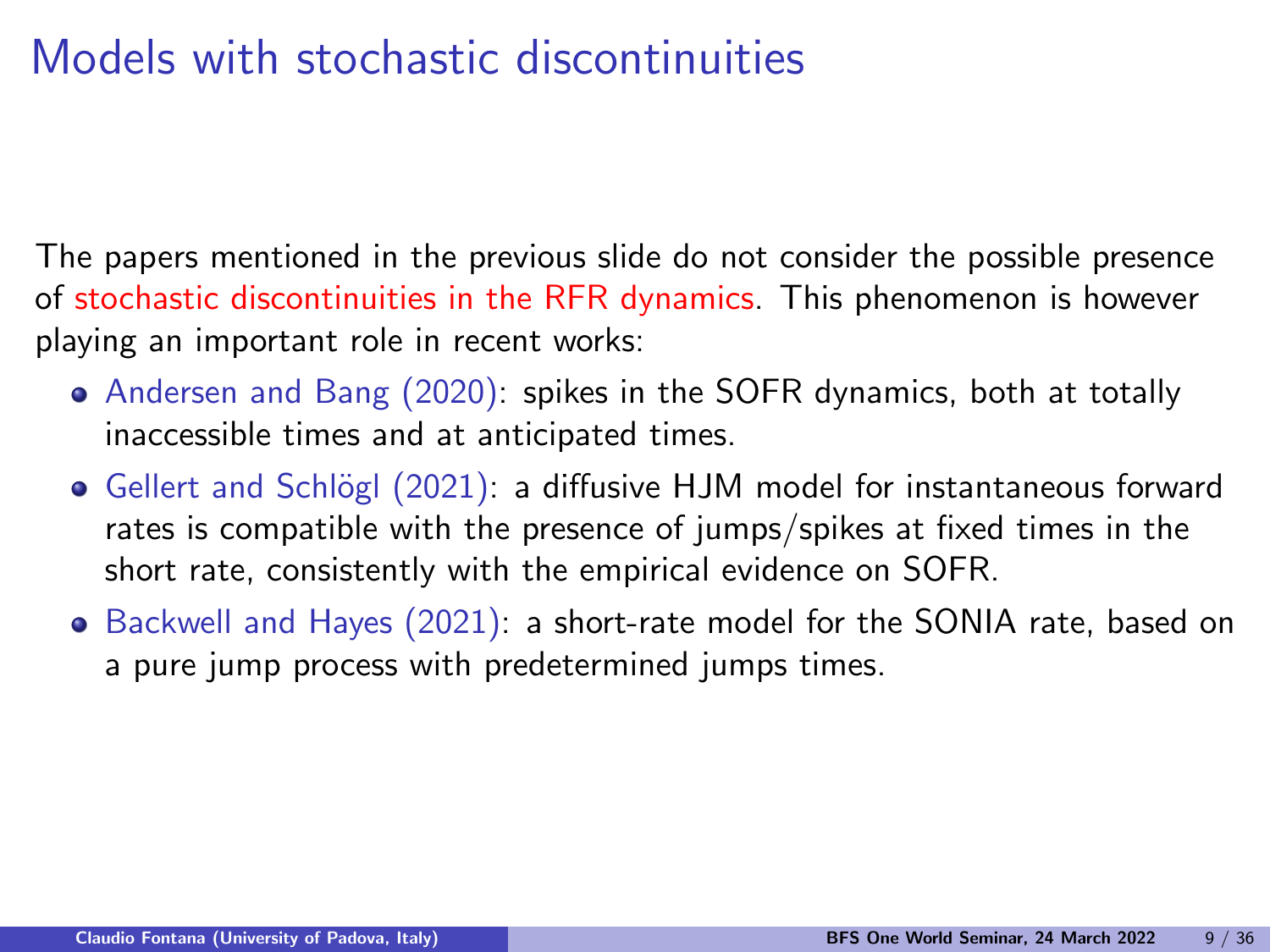#### The overnight rate numéraire

Let  $(\Omega, \mathcal{F}, \mathbb{F}, Q)$  be a stochastic basis supporting all processes introduced below.

- Let us consider an overnight rate  $(\rho_{t_i})_{i=1,...,N}$ ;
- It seems natural to assume that the numéraire  $S^0$  is generated by a roll-over strategy investing in the overnight rate, meaning that

$$
S_t^0 = \prod_{t_i \leq t} e^{\rho_{t_i}(t \wedge t_{i+1} - t_i)} = \exp\bigg(\int_0^{\cdot} \rho_t dt\bigg).
$$

• More generally, we consider a continuous-time RFR process  $\rho = (\rho_t)_{t>0}$  and assume that

$$
S_t^0 = \exp\bigg(\int_0^{\cdot} \rho_t \,\eta(dt)\bigg),\,
$$

where  $\eta(dt)=dt+\sum_{i=1}^N\delta_{t_i}(dt).$ 

• The set  $\mathcal{T} = \{t_1, \ldots, t_N\}$  represent the set of dates at which jumps in the numéraire are expected, due to the roll-over mechanism or for other causes.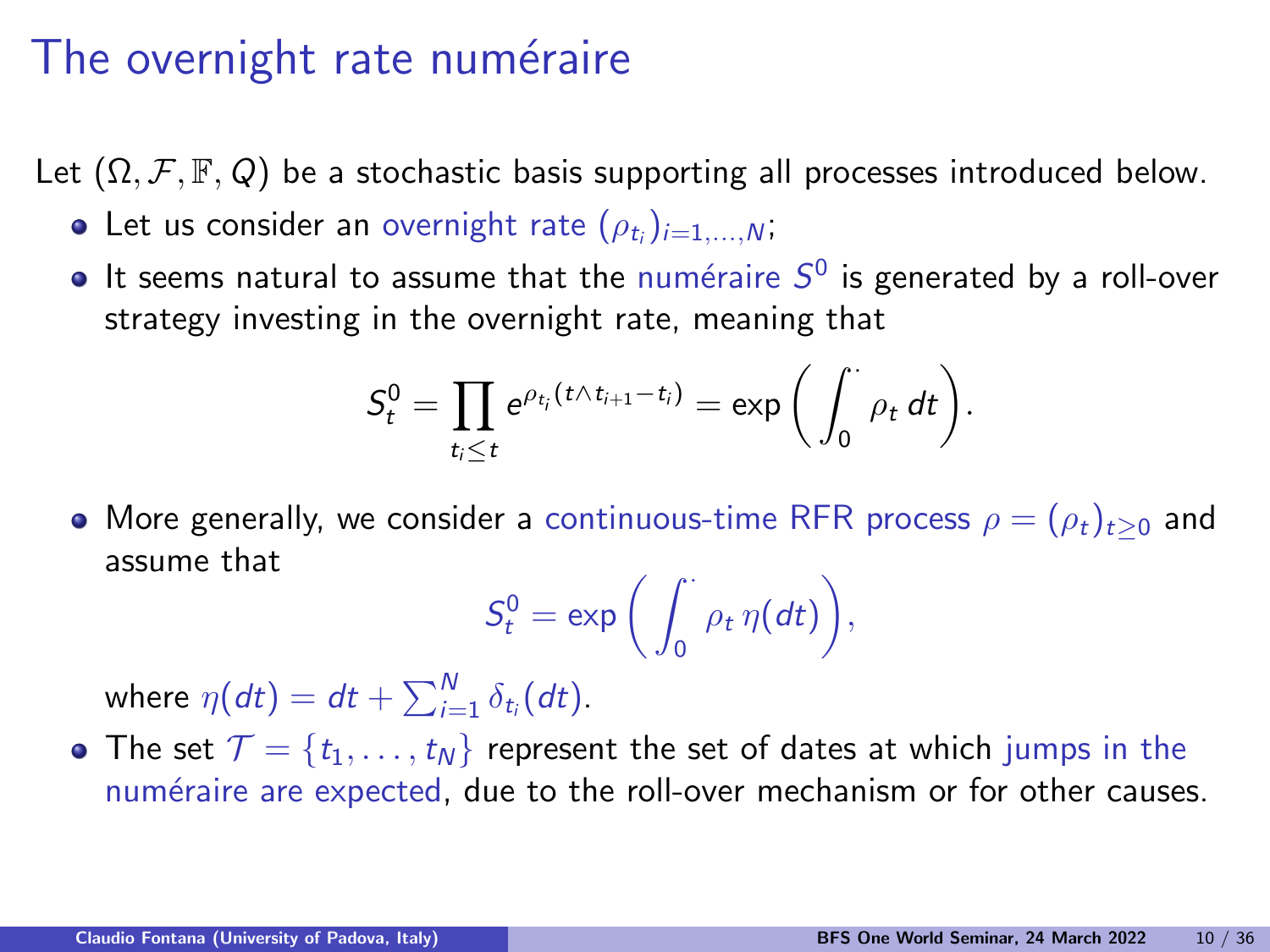#### Notions of interest rates

Consider a family of tenors  $\mathcal{D} = \{\delta_1, \ldots, \delta_m\}$ , with  $0 < \delta_1 < \ldots < \delta_m$ , for  $m \in \mathbb{N}$ .

• The compounded setting-in-arrears rate  $R(T, T + \delta)$  is

$$
R(\mathcal{T},\mathcal{T}+\delta):=\frac{1}{\delta}\bigg(\frac{S_{\mathcal{T}+\delta}^0}{S_{\mathcal{T}}^0}-1\bigg)=\frac{1}{\delta}\Big(e^{\int_{(\mathcal{T},\mathcal{T}+\delta]} \rho_t \eta(dt)}-1\Big).
$$

- According to the ISDA protocol, the rate  $R(T, T + \delta)$  represents the LIBOR fallback, up to an additive spread determined on the basis of historical data.
- **•** This rate is backward-looking, since its value is only known at  $T + \delta$ .
- The forward-looking rate  $F(T, T + \delta)$  is the rate K such that the swaplet delivering  $\delta(R(T, T + \delta) - K)$  at  $T + \delta$  has zero value at T. By definition, the forward-looking rate is  $F<sub>T</sub>$ -measurable.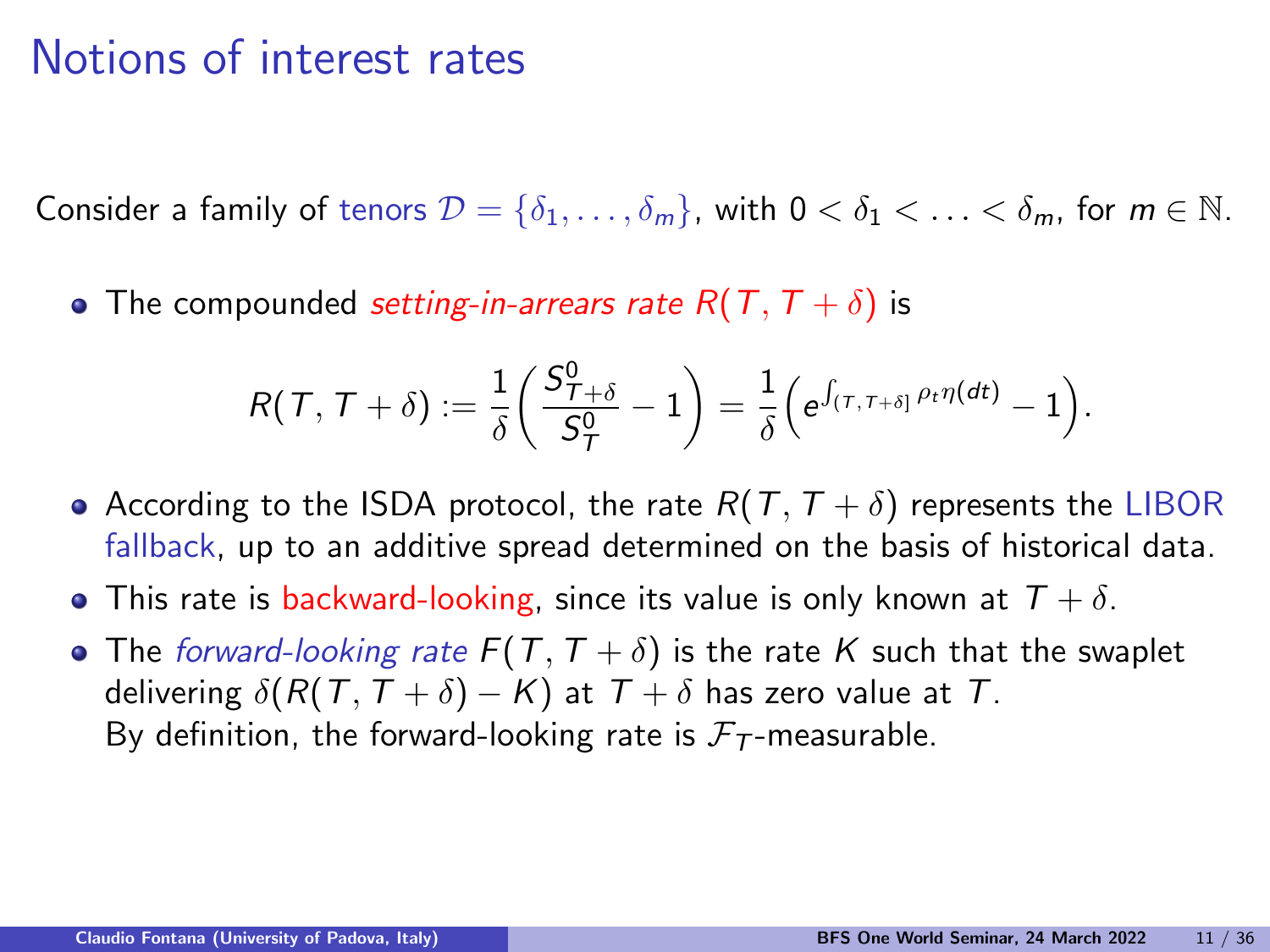#### Notions of interest rates: forward rates

In this setting, one can consider two different types of forward rates:

- **1** backward-looking forward rate  $R(t, T, \delta)$ : the rate K such that the swaplet delivering  $\delta(R(T, T + \delta) - K)$  at  $T + \delta$  has zero value at t;
- 2 forward-looking forward rate  $F(t, T, \delta)$ : the rate K such that the swaplet delivering  $\delta(F(T, T + \delta) - K)$  at  $T + \delta$  has zero value at t.

We immediately see that

$$
F(t, T, \delta) = R(t, T, \delta), \quad \text{for all } t \in [0, T].
$$

However, while the forward-looking forward rate  $F(t, T, \delta)$  stops evolving at T, the backward-looking forward rate  $R(t, T, \delta)$  continues to evolve until  $T + \delta$ , reaching the terminal condition

$$
R(T+\delta,T,\delta)=R(T,T+\delta).
$$

As in Lyashenko and Mercurio (2019), forward-looking and backward-looking forward rates can be consolidated into a single process  $R(\cdot, \mathcal{T}, \delta)$ . We call this process the forward term rate.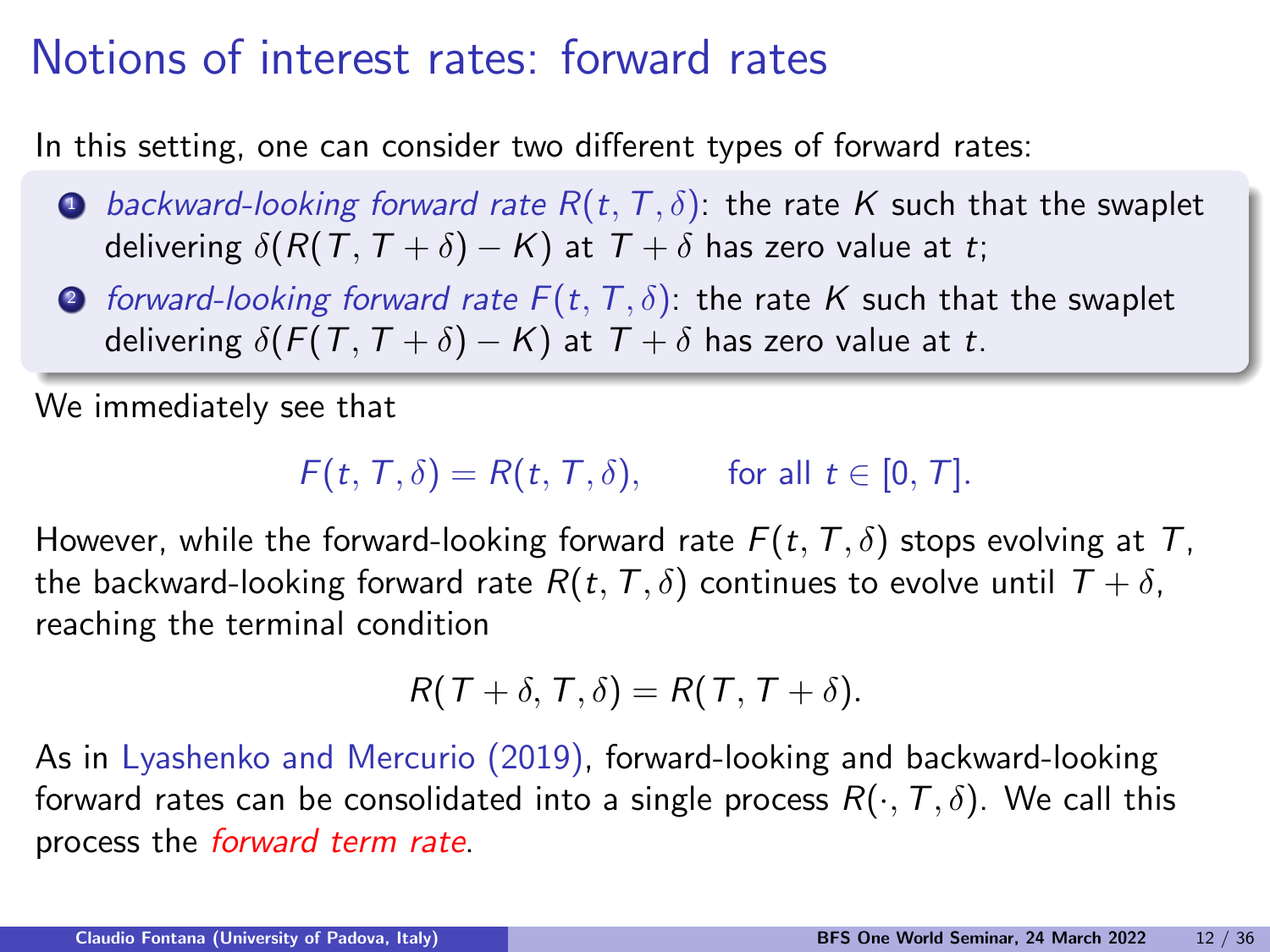# The ingredients of a term structure model

Key ingredients of a general term structure model with overnight rates:

- **ZCB prices**  $P(\cdot, T)$ **, for all**  $T \in \mathbb{R}_+$ **;**
- **2** forward term rates  $R(\cdot, T, \delta)$ , for all  $(T, \delta) \in \mathbb{R}_+ \times \mathcal{D}$ .

Remarks:

- ZCBs can be statically replicated from swaplets. This fact implies a model-free representation of swaplet prices in terms of  $P(\cdot,T)$  and  $R(\cdot,T,\delta)$ .
- The interpretation of the forward term rates is flexible:
	- $\blacktriangleright$  R( $\cdot$ , T,  $\delta$ ) can represent precisely the backward-looking forward rate...
	- $\blacktriangleright$  ...but it can also represent a generic LIBOR fallback.
- The last fact is important, since the adoption of a suitable forward-looking credit-sensitive term rate is currently one of the biggest challenges in the market and several candidates exist (e.g., AMERIBOR, AXI, BSBY).
- This suggests that post-reform markets will likely exhibit multi-curve features.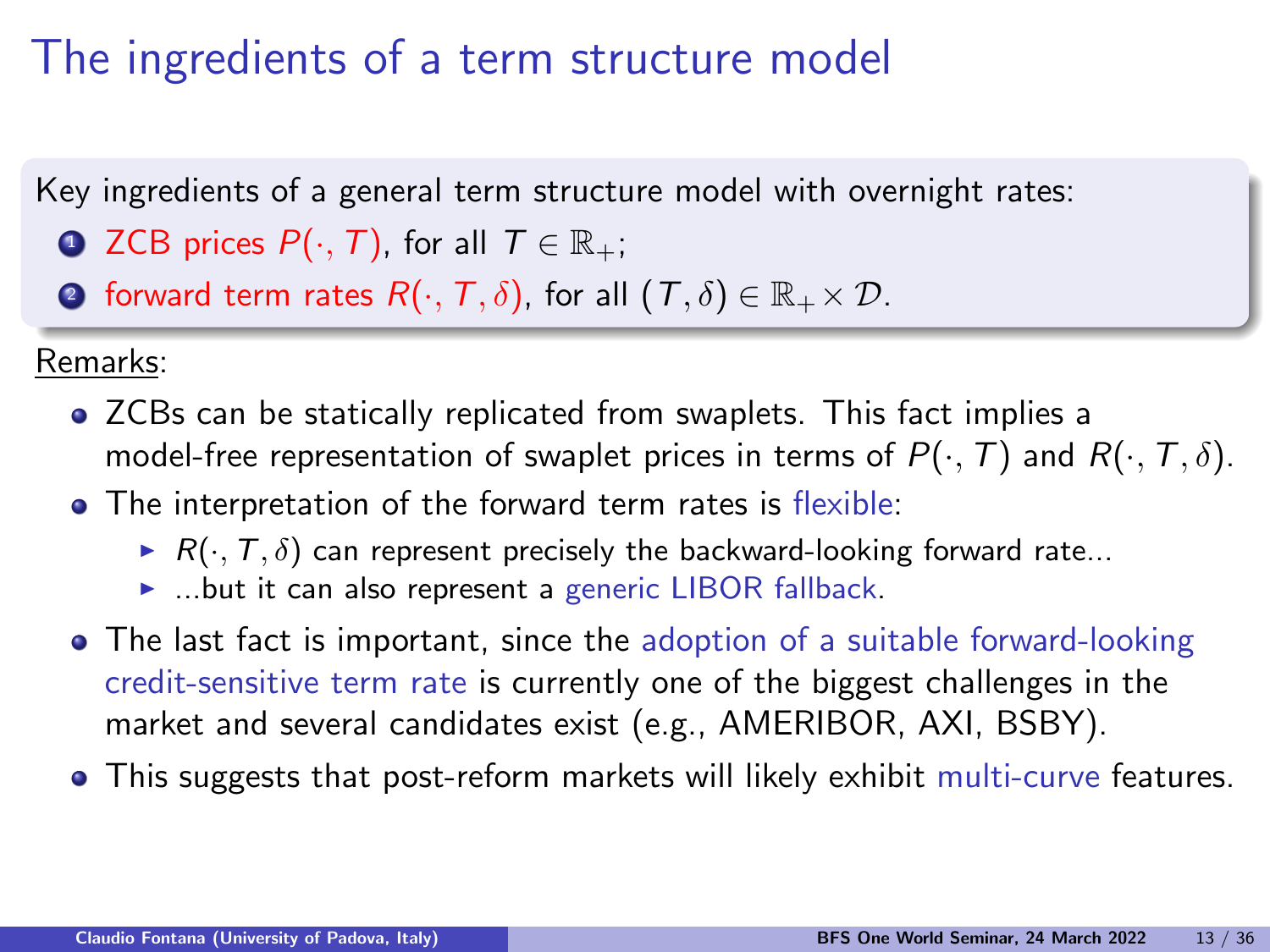#### An extended HJM framework - ZCB prices We start by specifying ZCB prices as follows:

$$
P(t,T) = \exp\Big(-\int_{(t,T]} f(t,u)\eta(du)\Big), \quad \text{ for all } 0 \leq t \leq T,
$$

where we recall that  $\eta(dt)=dt+\sum_{i=1}^N\delta_{t_i}(dt)$ , and we assume that

 $f(t, T) = f(0, T) + \int_0^t$ 0  $\alpha(\mathsf{s},\mathcal{T})$ ds $+ \int^t$  $\int\limits_{0}^{\pi}\varphi(s,\,T)dW_{s}+V(t,\,T),\quad\text{ for all }0\leq t\leq T,$ 

where  $W$  is a  $d$ -dimensional Brownian motion and  $\mathit{V}(\cdot,T) = (\mathit{V}(t,T))_{t \in [0,\mathcal{T}]}$  is an adapted pure jump process such that

 ${\{\Delta V(\cdot, T) \neq 0\}} \subset \Omega \times S$ , where  $S = {s_1, \ldots, s_M}$ .

The set  $S$  includes the dates at which the RFR and forward term rates are expected to jump (can be generalized to predictable times).

Remarks:

- $\bullet$  We do not exclude the case  $S \cap T \neq \emptyset$ , where we recall  $T = \{t_1, \ldots, t_N\}.$
- The setting can be extended to include totally inaccessible jump terms.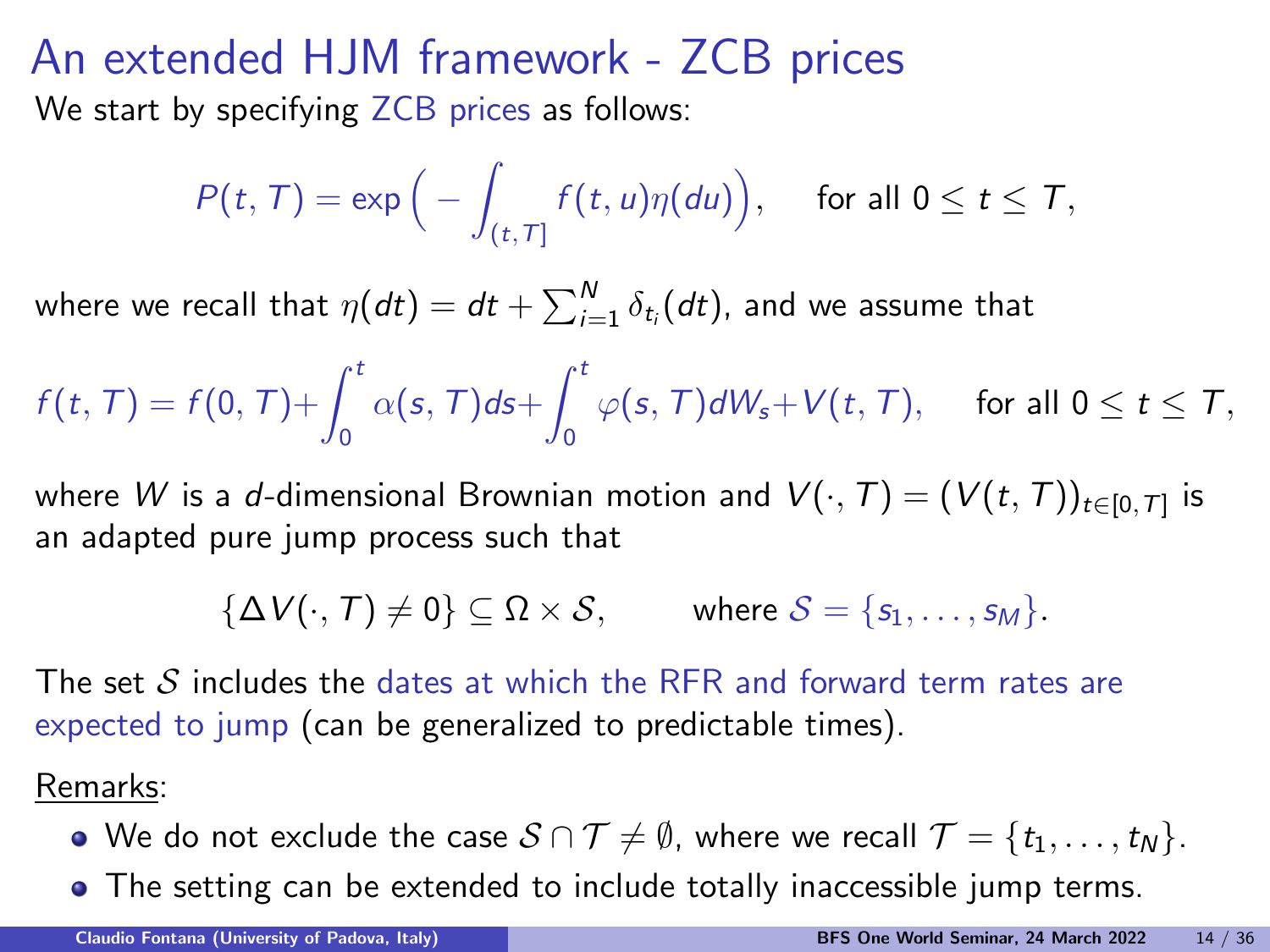#### Technical assumptions - ZCB prices

The following conditions hold a.s.:

- (i) the *initial forward curve*  $T \to f(0, T)$  is  $(\mathcal{F}_0 \otimes \mathcal{B}(\mathbb{R}_+))$ -measurable, real-valued and satisfies  $\int_0^T |f(0, u)| du < +\infty$ , for all  $T > 0$ ;
- (ii) the *drift process*  $\alpha : \Omega \times \mathbb{R}^2 \to \mathbb{R}$  is progressively measurable, satisfies  $\alpha(t,T) = 0$  for  $T < t$ , and

$$
\int_0^T \int_0^u |\alpha(s, u)| ds \, \eta(du) < +\infty, \qquad \text{ for all } T > 0;
$$

 $(iii)$  the *volatility process*  $\varphi:\Omega\times\mathbb{R}_+^2\to\mathbb{R}^d$  *is progressively measurable and* satisfies  $\varphi(t, T) = 0$  for  $T < t$ , and

$$
\sum_{i=1}^d \int_0^T \left( \int_0^u |\varphi^i(s, u)|^2 ds \right)^{1/2} \eta(du) < +\infty, \qquad \text{ for all } T > 0;
$$

(iv) the discontinuity process  $V(\cdot,T) = (V(t,T))_{t \in [0,T]}$  satisfies  $\int_0^{\mathcal T}|\Delta\mathcal V(s,u)|du<+\infty$  for all  $s\in\mathcal S$  and  $\Delta\mathcal V(t,\mathcal T)=0$  for  $\mathcal T < t.$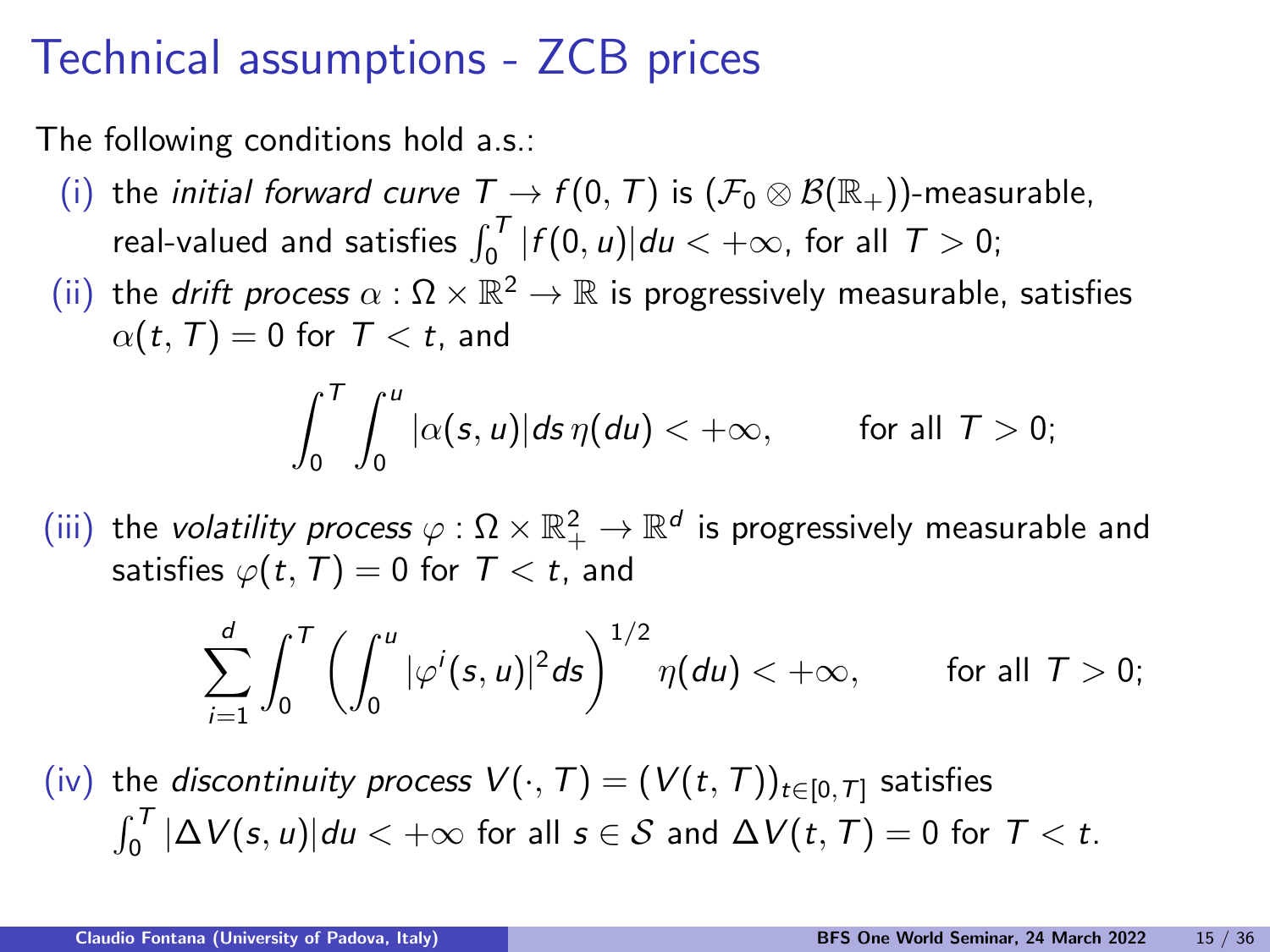#### An extended HJM framework - forward term rates

For all  $\mathcal{T} \in \mathbb{R}_+$  and  $\delta \in \mathcal{D}$ , we complete the description of the model by

$$
R(t, T, \delta) = R(0, T, \delta) + \int_0^t \alpha^R(s, T, \delta) ds + \int_0^t \varphi^R(s, T, \delta) dW_s + V^R(t, T, \delta),
$$

for all  $0\leq t\leq\mathcal{T}$ , where  $\alpha^{\mathcal{R}}(\cdot,\mathcal{T},\delta)$  and  $\varphi^{\mathcal{R}}(\cdot,\mathcal{T},\delta)$  satisfy standard integrability conditions and  $V^R(\cdot,\mathcal{T},\delta)$  is a pure jump process such that

 $\{\Delta V^R(\cdot,T,\delta)\neq 0\}\subseteq \Omega\times (\mathcal{S}\cap [0,T]).$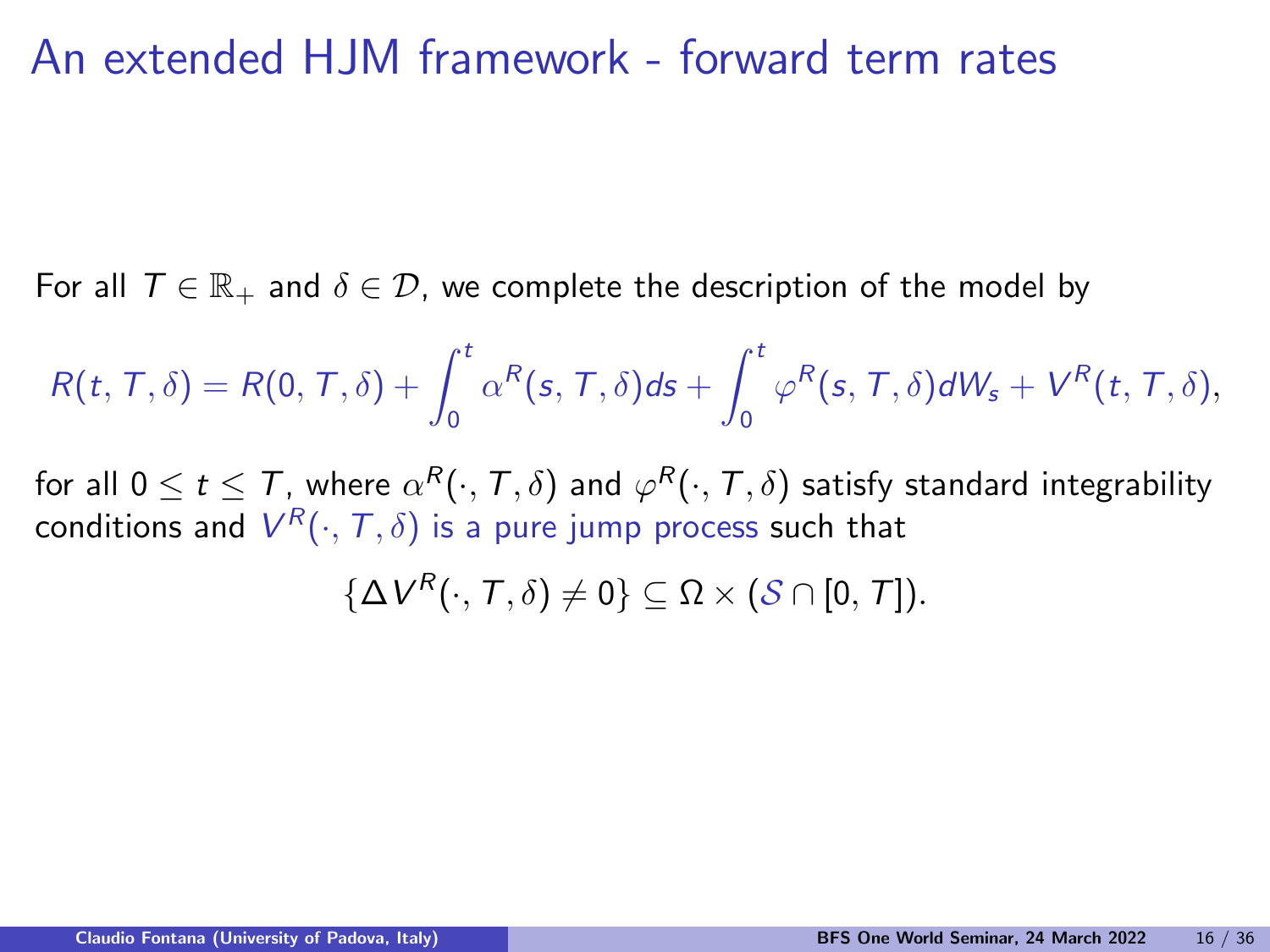#### An extended HJM framework

Objective: characterize when  $Q$  is a risk-neutral measure. This suffices to ensure absence of arbitrage in the sense of NAFLVR for the term structure model, with respect to the numéraire  $S^0$  generated by the overnight rate  $\rho$ .

For all  $0 \le t \le T \le +\infty$ , we define

$$
\bar{\alpha}(t, T) := \int_{[t, T]} \alpha(t, u) \eta(du),
$$
  

$$
\bar{\varphi}(t, T) := \int_{[t, T]} \varphi(t, u) \eta(du),
$$
  

$$
\bar{V}(t, T) := \int_{[t, T]} \Delta V(t, u) \eta(du).
$$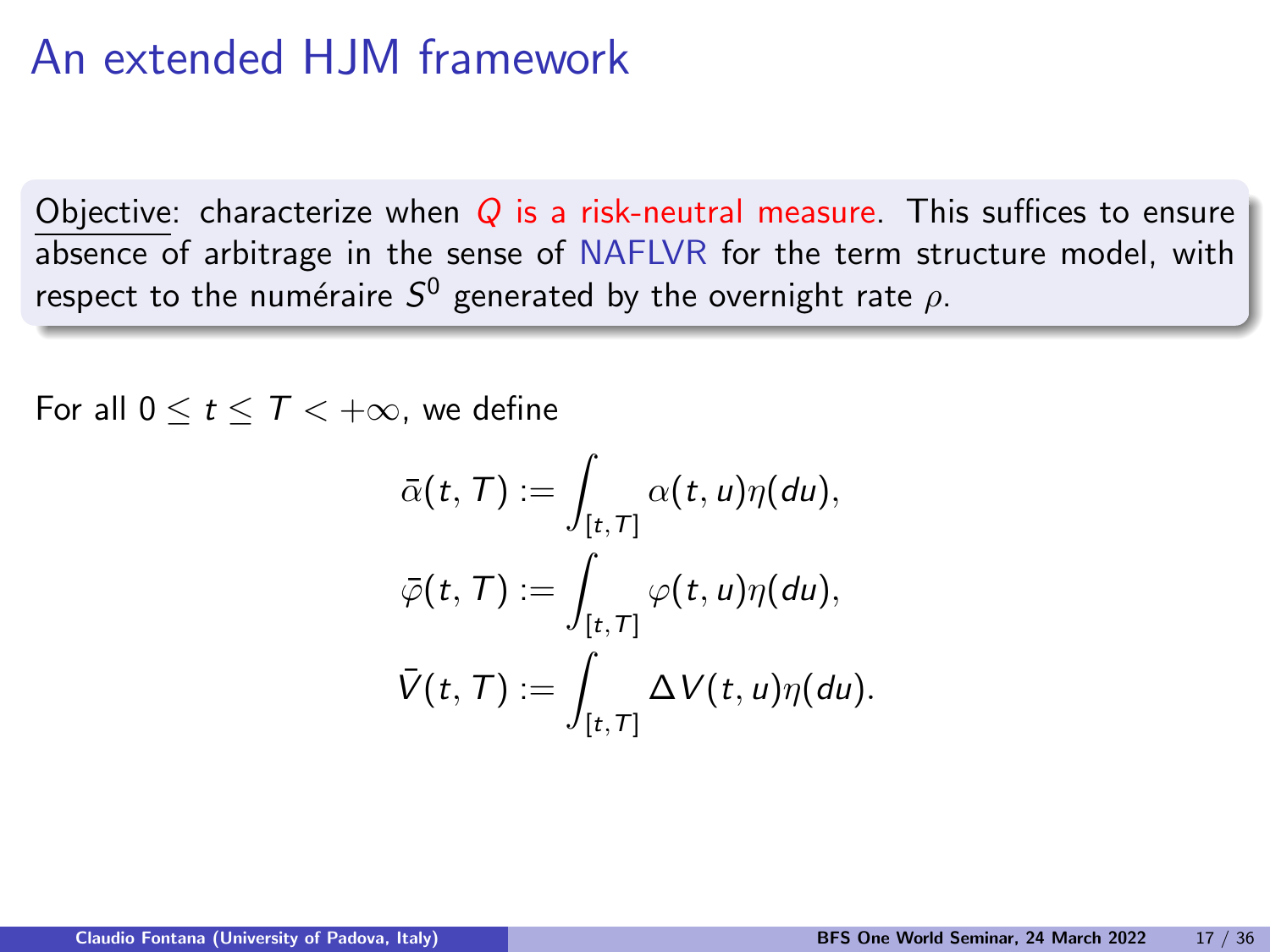# HJM conditions - Part I (ZCB prices)

#### Theorem

For every  $\mathcal{T} \geq 0$ ,  $P(\cdot,T)/S^0$  is a  $Q$ -local martingale if and only if (integrability condition holds) and the following four conditions hold:

(i)  $f(t,t) = \rho_t$ , dt  $\otimes$  dQ-a.e., (ii) on [0, T], it holds  $dt \otimes dQ$ -a.e. that  $\bar{\alpha}(t, T) = \frac{1}{2} \lVert \bar{\varphi}(t, T) \rVert^2$ (iii) for every  $j = 1, \ldots, N$  it holds a.s. that  $f(t_j-,t_j)=\rho_{t_j-}-\log\bigl(E[e^{-\Delta\rho_{t_j}}|\mathcal{F}_{t_j-}]\bigr),$ (iv) for every  $i = 1, \ldots, M$  it holds a.s. that  $E\Big[e^{-\Delta \rho_{s_i}\delta_{\mathcal{T}}(s_i)}\big(e^{-\int_{(s_i,\tau]} \Delta V(s_i,u)\eta(du)}-1\big)\Big|\mathcal{F}_{s_i-}\Big]=0.$ 

Remark: if  $S \cap T = \emptyset$ , then conditions (i) and (iii) can be jointly written as

 $f(t,t) = \rho_t$ ,  $\eta(dt) \otimes dQ$ -a.e.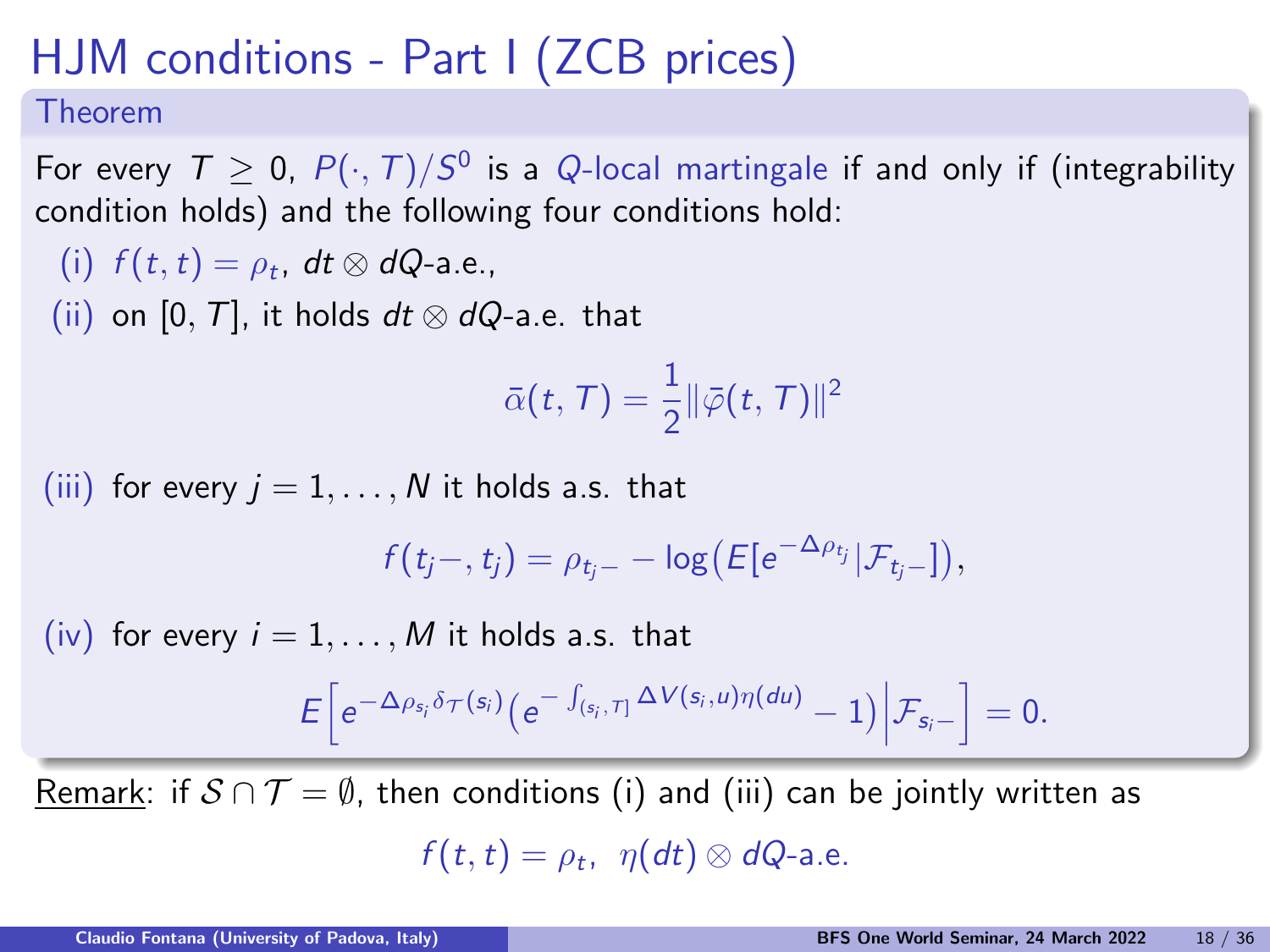# HJM conditions - Part II (forward term rates)

#### Theorem

Q is a risk-neutral measure if and only if all conditions of the previous theorem hold true and, in addition, the following two conditions hold:

(i) on [0, T] it holds  $dt \otimes dQ$ -a.s. that

 $\alpha^{\mathcal{R}}(t,\mathcal{T},\delta)=\bar{\varphi}(t,\mathcal{T}+\delta)^{\top}\varphi^{\mathcal{R}}(t,\mathcal{T},\delta)$ 

(ii) for every  $i = 1, \ldots, M$  it holds a.s. that

 $E\left[\Delta V^R(s_i, T, \delta)e^{-\int_{(s_i, T+\delta]}\Delta V(s_i, u)\eta(du)-\Delta \rho_{s_i}\delta_{\mathcal{T}}(s_i)}\Big|\mathcal{F}_{s_i-}\right] = 0.$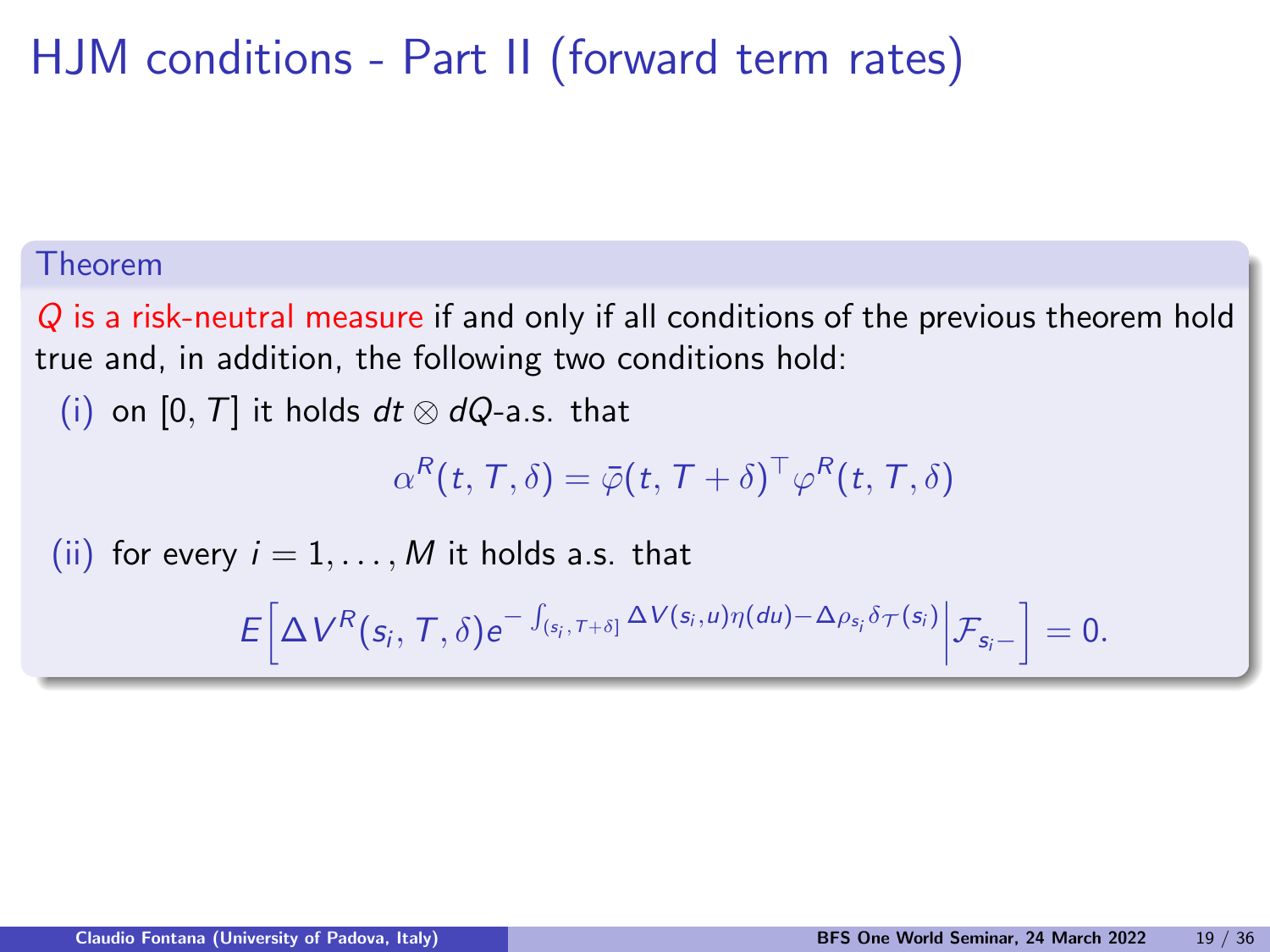## A compatibility issue

- So far, we have postulated generic dynamics for a forward term rate  $R(\cdot, T, \delta)$  and derived the corresponding no-arbitrage restrictions.
- This is what one can do for forward-looking forward rates as well as for generic credit-sensitive term rates replacing LIBOR.
- However, if  $R(\cdot, T, \delta)$  is meant to be the backward-looking forward rate modelled on the whole interval [0,  $T + \delta$ ], then it must satisfy

$$
R(T+\delta, T, \delta) = R(T, T+\delta) = \frac{1}{\delta} \left( \frac{S_{T+\delta}^{0}}{S_{T}^{0}} - 1 \right).
$$

- This generates a compatibility issue between the following:
	- **1** the dynamics of  $R(\cdot, T, \delta)$  must be consistent with no-arbitrage;
	- **2** the terminal condition  $R(T + \delta, T, \delta) = R(T, T + \delta)$  must be satisfied.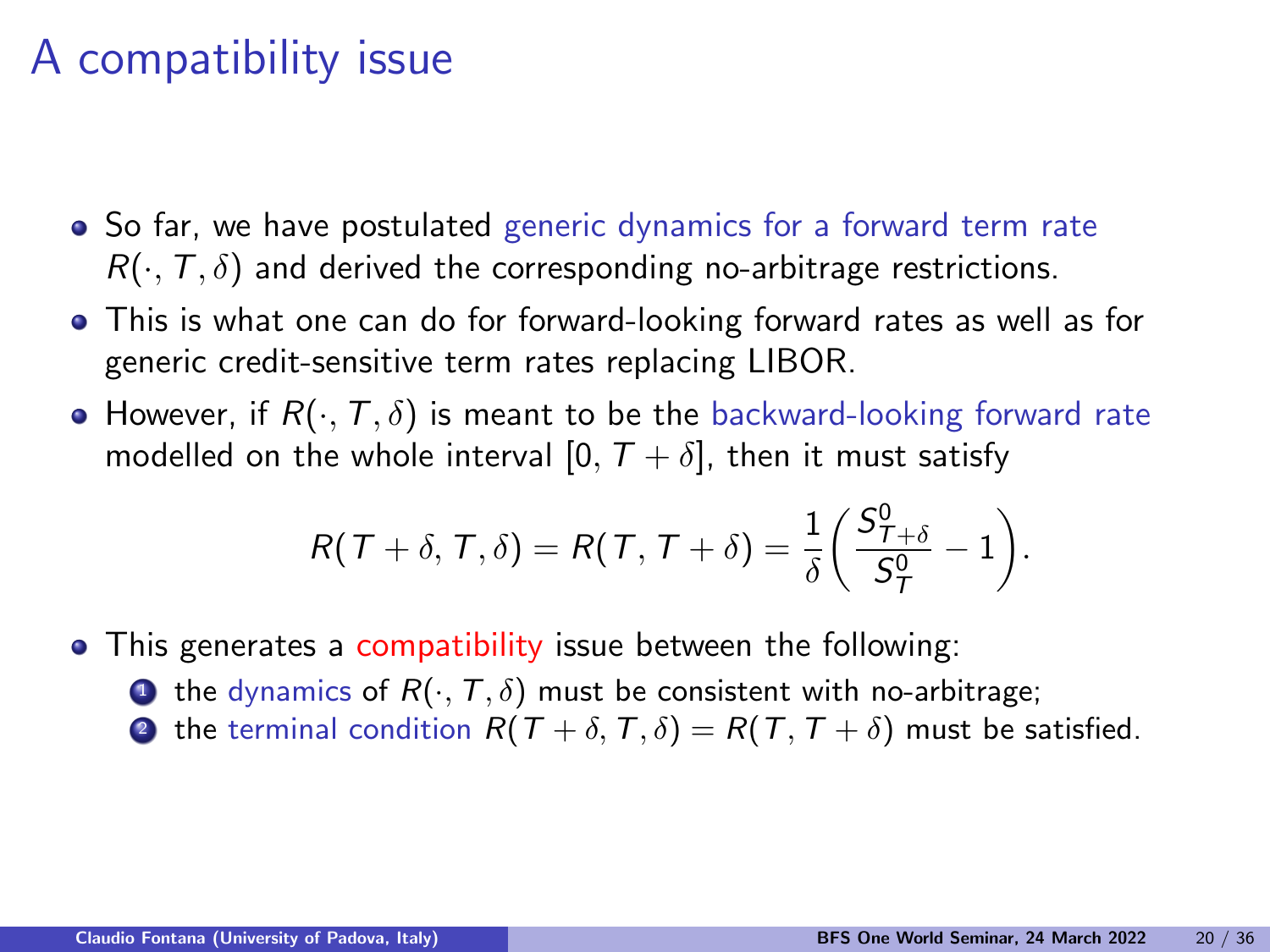### A martingale representation assumption

For simplicity, let us introduce the following assumption.

#### Assumption

There exists a family  $(\xi_1,\ldots,\xi_M)$  of random variables on  $(\Omega,\mathcal{F},\mathcal{Q})$  taking values in some space  $(B,\mathcal{B}(B))$  such that  $\xi_i$  is  $\mathcal{F}_{\mathsf{s}_i}$ -measurable, for each  $i=1,\ldots,M$ , and every local martingale  $N = (N_t)_{t>0}$  on  $(\Omega, \mathbb{F}, Q)$  can be represented as

$$
N = N_0 + \int_0^{\cdot} \theta_t dW_t + \sum_{i=1}^M f_i(\xi_i) \mathbf{1}_{[s_i, +\infty)},
$$

where, for all  $i = 1, ..., M$ ,  $f_i(\cdot) : \Omega \times B \to \mathbb{R}$  is a  $(\mathcal{F}_{s_i-} \otimes \mathcal{B}(B))$ -measurable function such that

$$
E[f_i(\xi_i)|\mathcal{F}_{s_i-}]=0 \quad \text{a.s.}
$$

We denote by H the space of all such functions  $f = (f_1, \ldots, f_M)$ .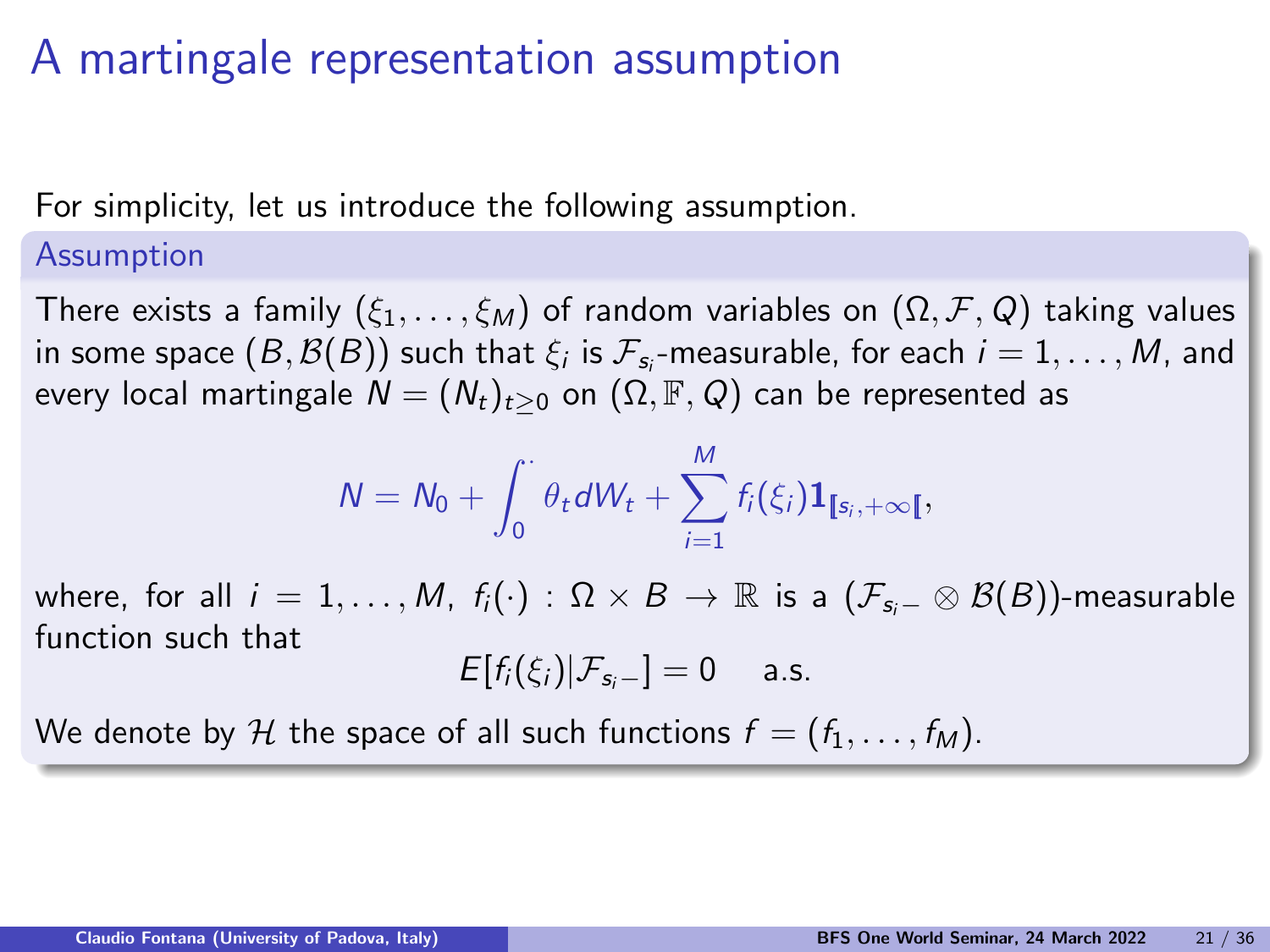## A compatibility issue - a BSDE viewpoint

Under the assumption that the family of ZCB prices is arbitrage-free, the following result gives a BSDE characterization of compatible forward term rate processes. Theorem

A forward term rate process  $R(\cdot, T, \delta)$  is compatible if and only if  $R(\cdot, T, \delta) = Y$ , where  $(Y,z,w)\in \mathcal{S}_{\rho}([0,\mathcal{T}+\delta])\times \mathcal{L}^2_{\text{loc}}([0,\mathcal{T}+\delta])\times \mathcal{H}$  is a solution to the BSDE

$$
\begin{cases}\ndY_t = \overline{\varphi}(t, T + \delta)^\top z_t dt - \sum_{i=1}^M E[e^{-\overline{V}(s_i, T + \delta)} w_i(\xi_i) | \mathcal{F}_{s_i-}] \delta_{s_i}(dt) \\
+ z_t dW_t + \sum_{i=1}^M w_i(\xi_i) \delta_{s_i}(dt), \\
Y_{T + \delta} = R(T, T + \delta).\n\end{cases}
$$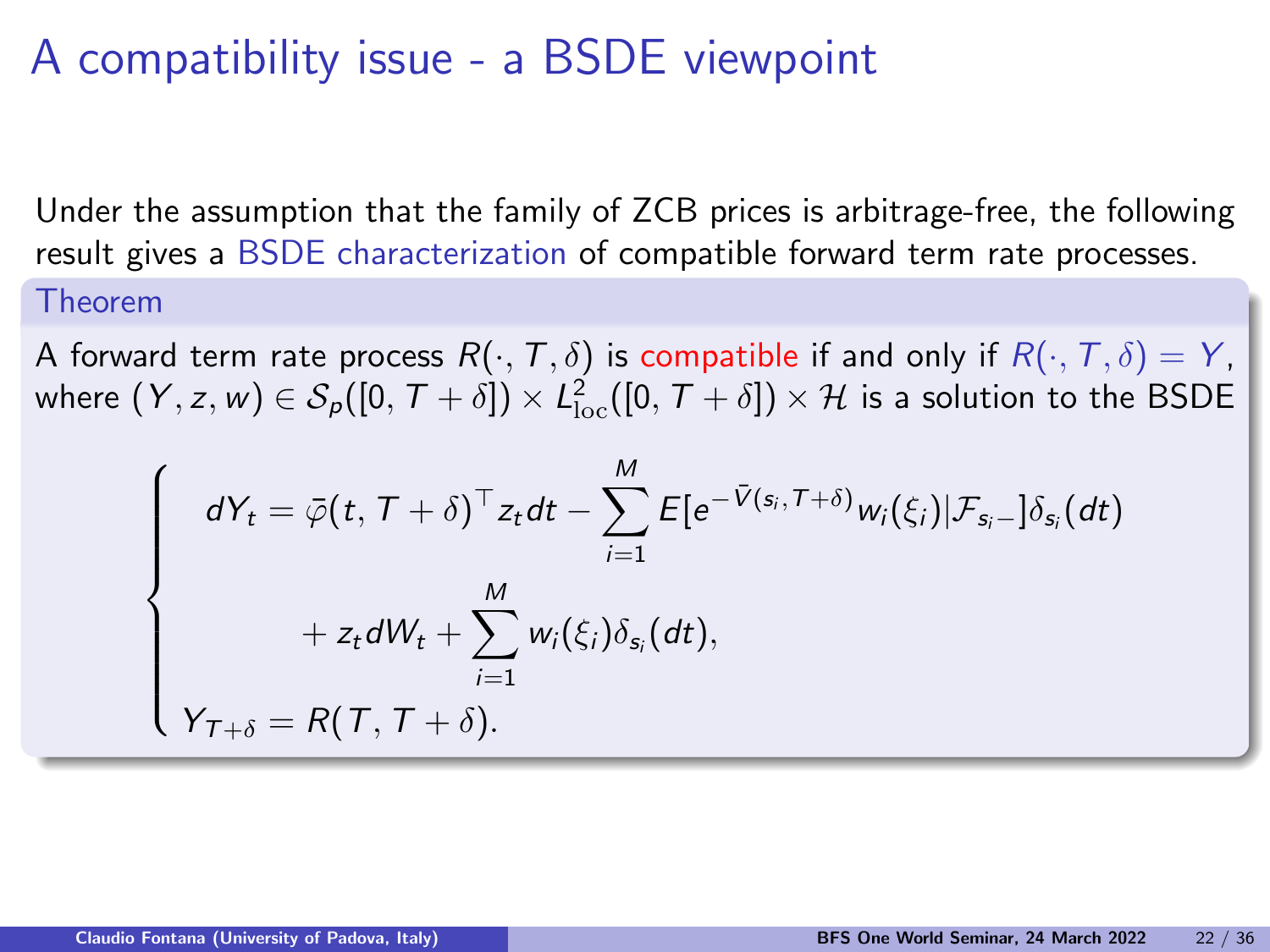## A compatibility issue - a BSDE viewpoint

In general, the above BSDE may admit multiple solutions:

• the usual definition of simply compounded forward-rates

$$
R(t, T, \delta) := \frac{1}{\delta} \left( \frac{P(t, T)}{P(t, T + \delta)} - 1 \right)
$$

generates a compatible forward term rate process; if  $1/S_T^0 \in L^1(Q)$ , for all  $T > 0$ , then the process

$$
R'(t,\, \mathcal{T},\delta) := \frac{1}{\delta}\frac{S^0_t}{P(t,\, \mathcal{T}+\delta)}\mathit{E}\left[\frac{1}{S^0_\mathcal{T}}-\frac{1}{S^0_{\mathcal{T}+\delta}}\bigg|\mathcal{F}_t\right]
$$

generates a compatible forward term rate process.

- R and  $R'$  coincide whenever ZCB prices are true martingales under  $Q$ , but nevertheless there may exist other compatible forward term rate processes.
- Moreover, one can prove that, under suitable integrability assumptions,  $R'$  is the unique BSDE solution in the space of  $\mathsf{Q}^{\mathcal{T}+\delta}$ -martingales .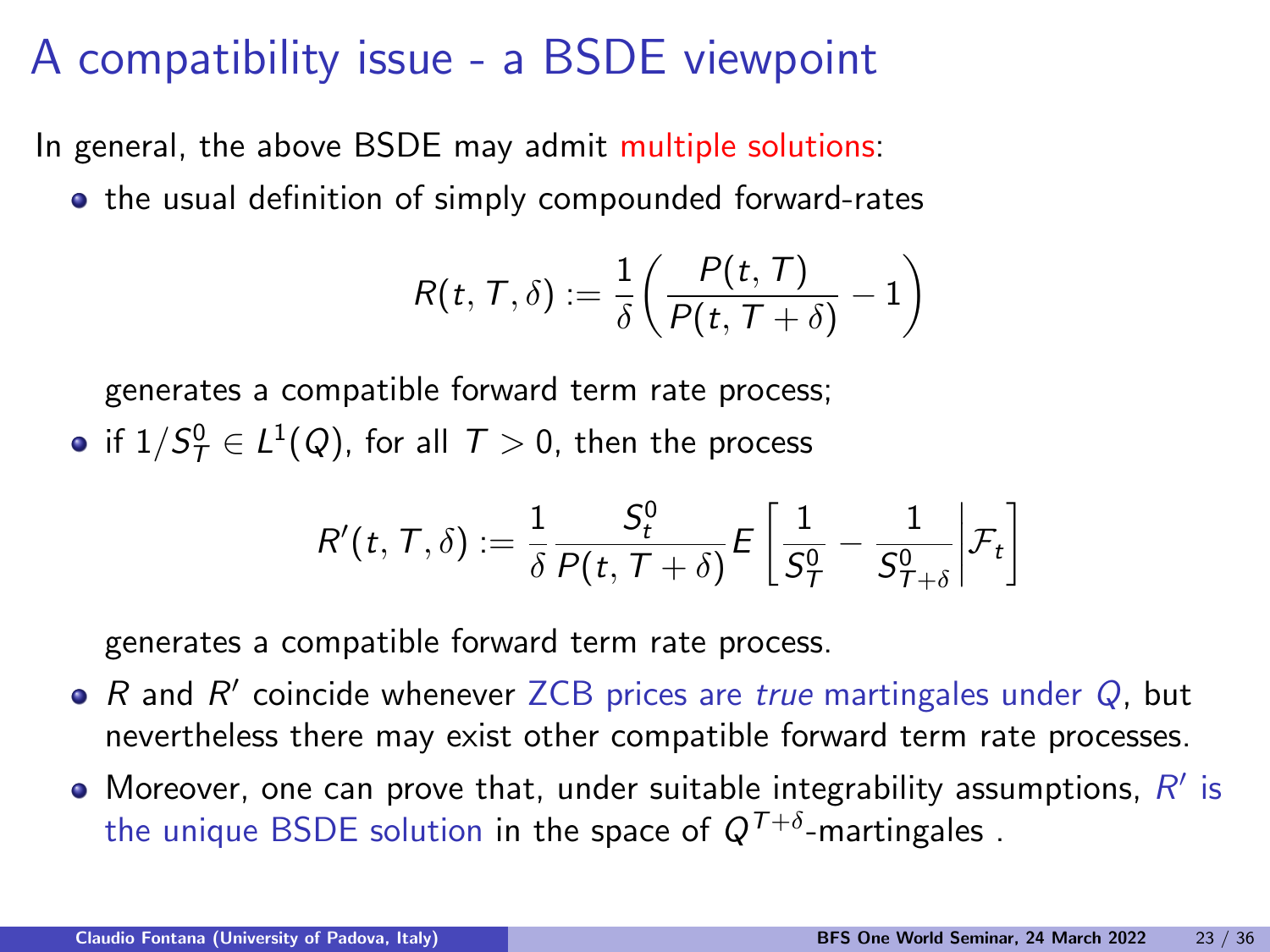# Risk-neutral pricing

The last observation enables us to recover the usual risk-neutral representation of backward-looking forward rates, first obtained in Lyashenko and Mercurio (2019).

#### **Corollary**

Suppose that  $S^0$ -discounted ZCB and swaplet prices are true martingales under  $Q$ . Then, for all  $T > 0$  and  $\delta \in \mathcal{D}$ , it holds that

$$
P(t, T) = E\big[e^{-\int_{(t, T]} \rho_s \eta(ds)} \big| \mathcal{F}_t\big], \quad \text{ for } 0 \le t \le T,
$$
  
\n
$$
R(t, T, \delta) = \begin{cases} \frac{1}{\delta} \Big( \frac{P(t, T)}{P(t, T + \delta)} - 1 \Big), & \text{ for } 0 \le t \le T, \\ \frac{1}{\delta} \Big( \frac{e^{\int (T, t]} \rho_s \eta(ds)}{P(t, T + \delta)} - 1 \Big), & \text{ for } T < t \le T + \delta. \end{cases}
$$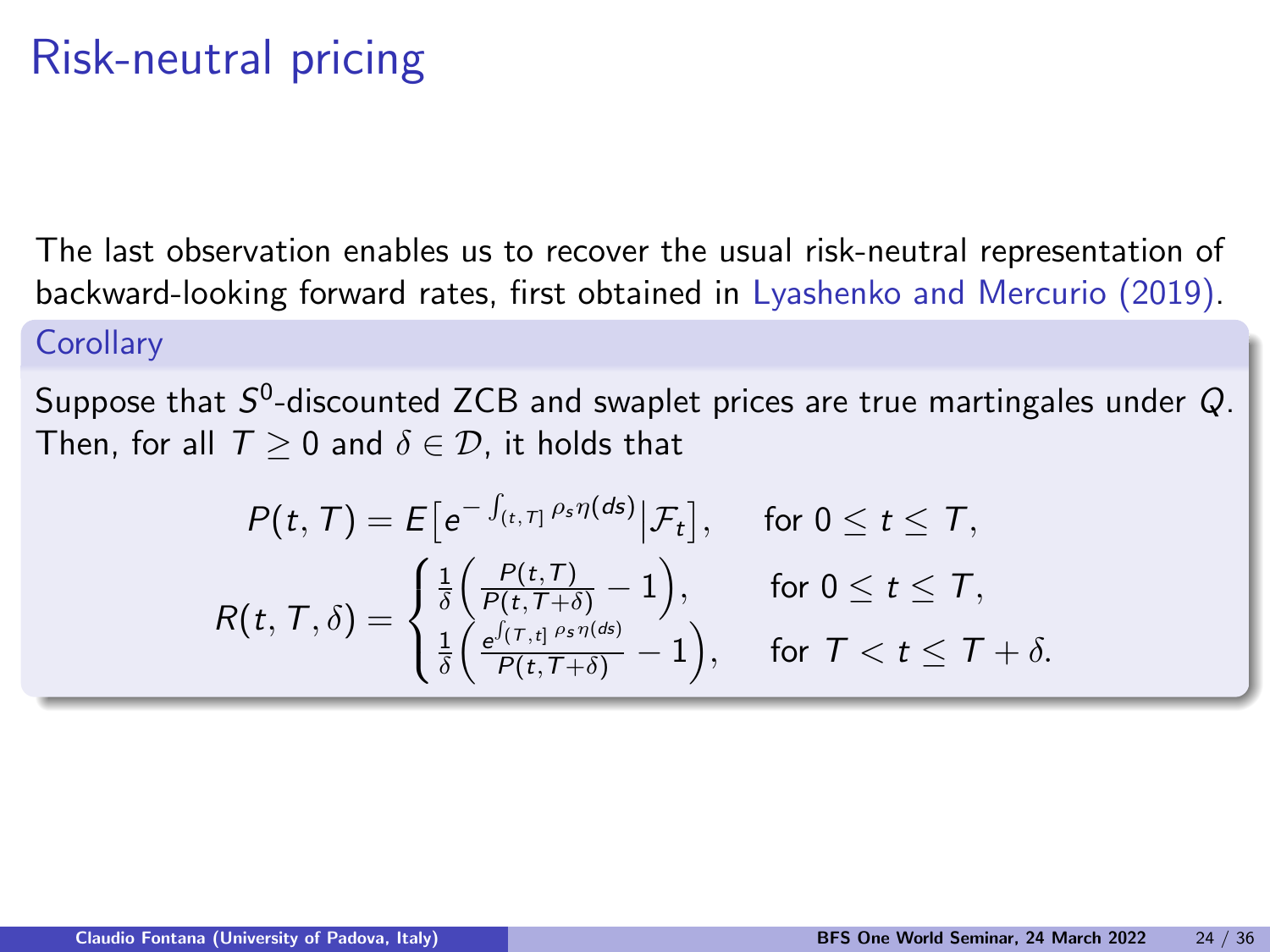### The affine framework

The presence of stochastic discontinuities requires an extension of affine processes: affine semimartingales generalize affine processes by allowing for jumps at fixed points in time with possibly state-dependent jump sizes.

⇒Keller-Ressel et al. (2019).

An affine semimartingale  $X=(X_t)_{t\geq 0}$  taking values in  $D:=\mathbb{R}^m_+\times \mathbb{R}^n$  satisfies

$$
E[e^{\langle u, X_T \rangle} | \mathcal{F}_t] = \exp(\phi_t(T, u) + \langle \psi_t(T, u), X_t \rangle), \tag{1}
$$

 $0 \leq t \leq \overline{T} < +\infty$  and  $u \in \mathcal{U} = \mathbb{C}_{-}^{m} \times \mathrm{i} \mathbb{R}^{n}$ , where the functions  $\phi_{t}(\overline{T}, u)$  and  $\psi_t(\mathcal{T}, u)$  take values in  $\mathbb C$  and  $\mathbb C^d$  and satisfy certain generalized Riccati equations.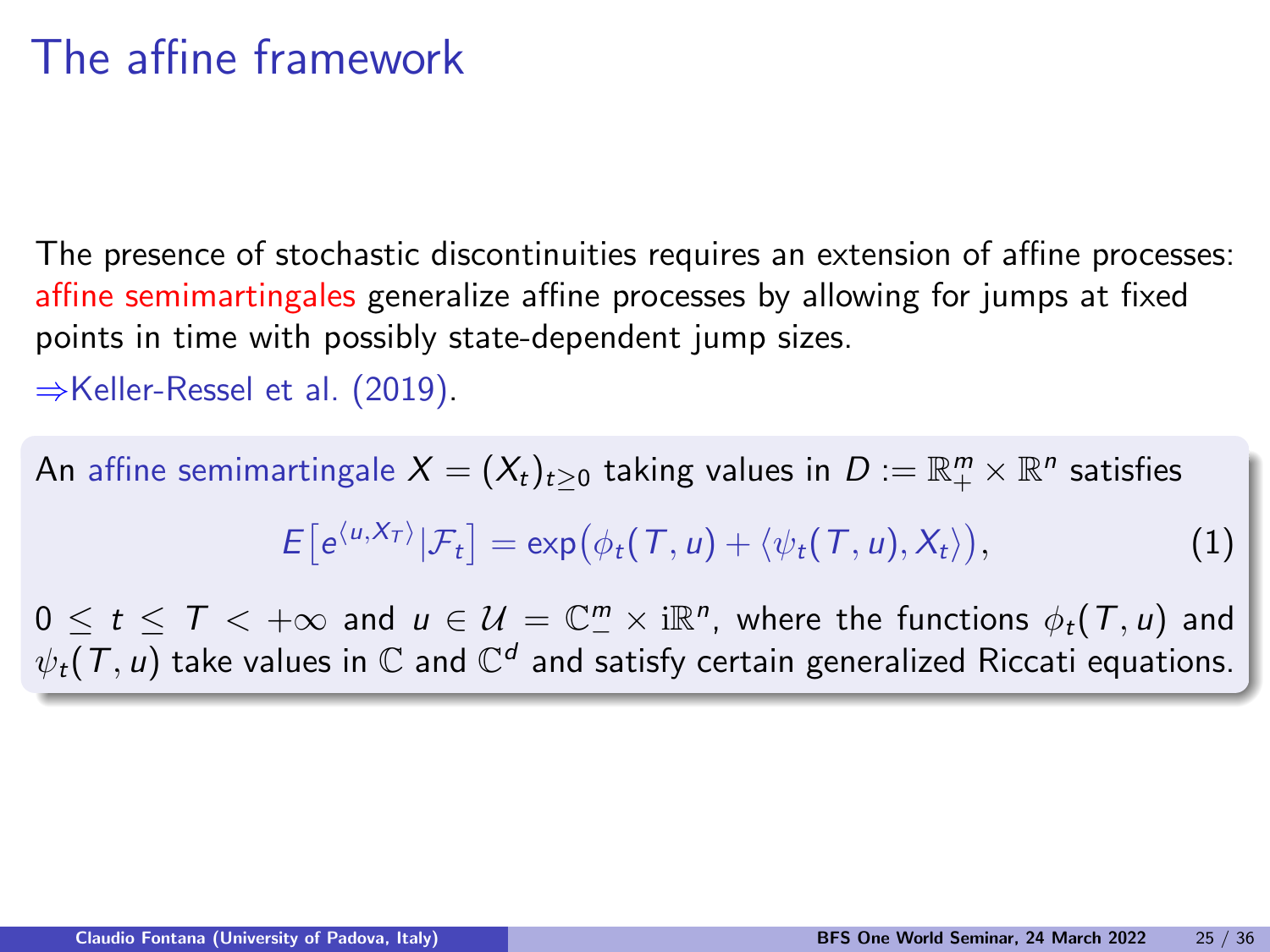# The affine framework

#### Definition

An term structure model is called *affine* if

$$
f(t, T) = f(0, T) + \int_0^t \zeta(s, T) dX_s,
$$
  

$$
R(t, T, \delta) = R(0, T, \delta) + \int_0^t \zeta^R(s, T, \delta) dX_s,
$$

for all  $0\,\leq\,t\,\leq\,$   $\mathcal{T}\,<\,+\infty$  and  $\delta\,\in\,\mathcal{D},\,$  where  $\,\zeta\,:\,\Omega\,\times\,\mathbb{R}^2_+\,\,\rightarrow\,\mathbb{R}^d\,$  and  $\,\zeta^R\,$  :  $\Omega\times\mathbb R_+^2\times\mathcal D\to\mathbb R^d$  are predictable processes such that  $\zeta(\cdot,\mathcal T),\zeta^{\mathcal R}(\cdot,\mathcal T,\delta)\in L(X)$ and the stochastic integrals  $\zeta(\cdot,\mathcal{T})\mathord{\cdot} X$  and  $\zeta^{\mathcal{R}}(\cdot,\mathcal{T},\delta)\mathord{\cdot} X$  are special semimartingales.

By relying on the previous results, one can obtain a characterization of affine term structure models that are free of arbitrage.

Short-rate approach: let the RFR be given by

 $\rho_t = \ell(t) + \langle \Lambda, X_t \rangle$ , for all  $t > 0$ .

Adopting this short-rate formulation, we can prove that

the process  $(X, \int_0^1 \rho_t \eta(dt))$  is an affine semimartingale, its characteristic function can be computed in terms of the semimartingale characteristics of X.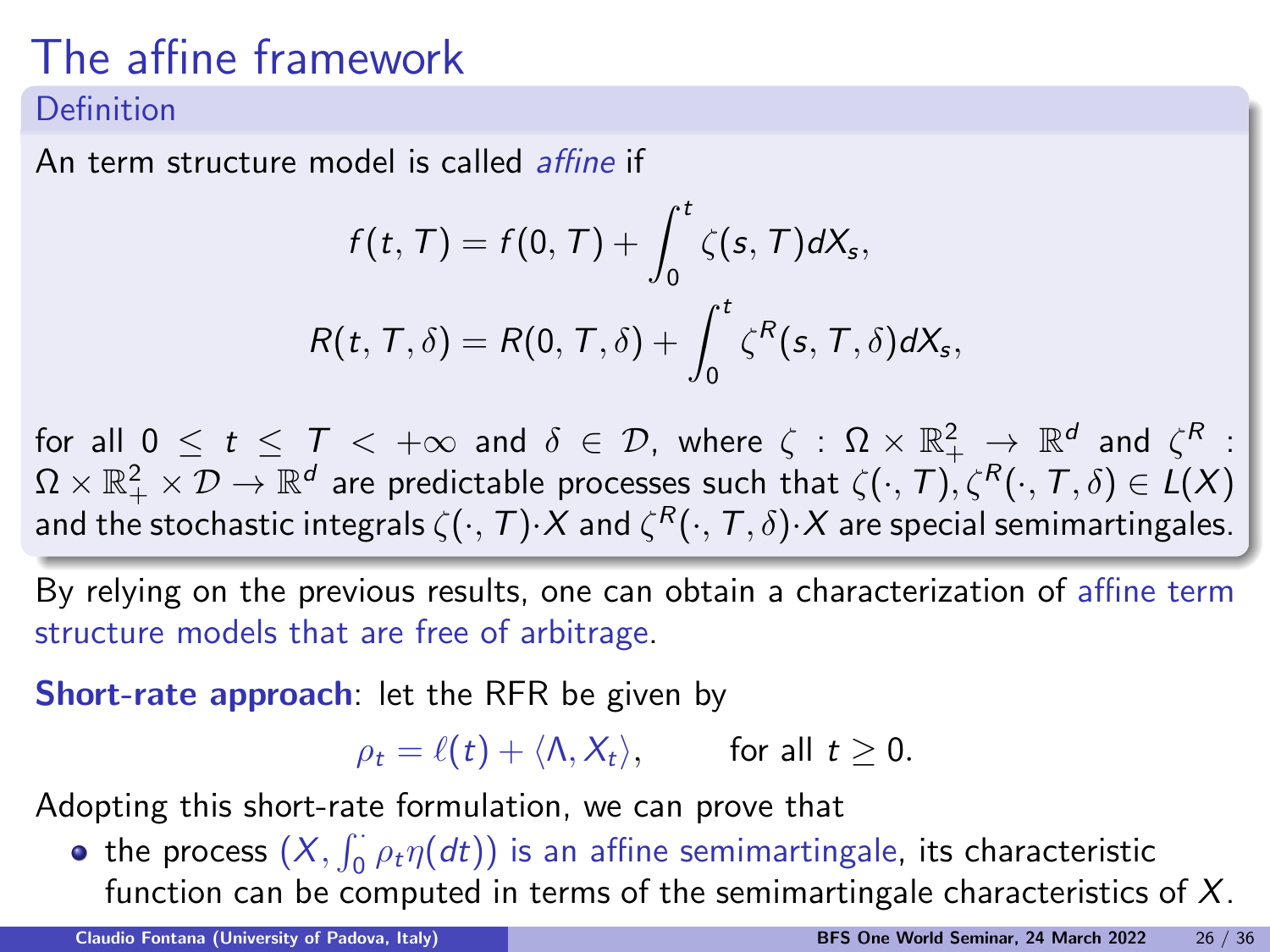An example: an extended Hull-White model Assume that  $\rho = (\rho_t)_{t>0}$  satisfies

$$
d\rho_t = (\alpha(t) + \beta \rho_t) dt + \sigma dW_t + dJ_t,
$$

where J is a pure jump process independent of  $W$ :

$$
J=\sum_{i=1}^M \xi^i \mathbf{1}_{[s_i,+\infty[},
$$

Integrating, it holds that

$$
\rho_{\tau} = \rho_t e^{\beta(\tau - t)} + \int_t^{\tau} e^{\beta(\tau - s)} \alpha(s) ds + \sigma e^{\beta \tau} \int_t^{\tau} e^{-\beta s} dW_s
$$

$$
+ \sum_{i=1}^{M} \mathbf{1}_{s_i \in (t, \tau]} \xi^i e^{\beta(\tau - s_i)}.
$$

and the Riccati equations can be explicitly solved.

In the Gaussian case (i.e.,  $(\xi_i)_{i=1,...,M}$  independent and Gaussian):

- explicit formula for ZCB prices;
- Black-Scholes-type formula for RFR caplet and similar payoffs.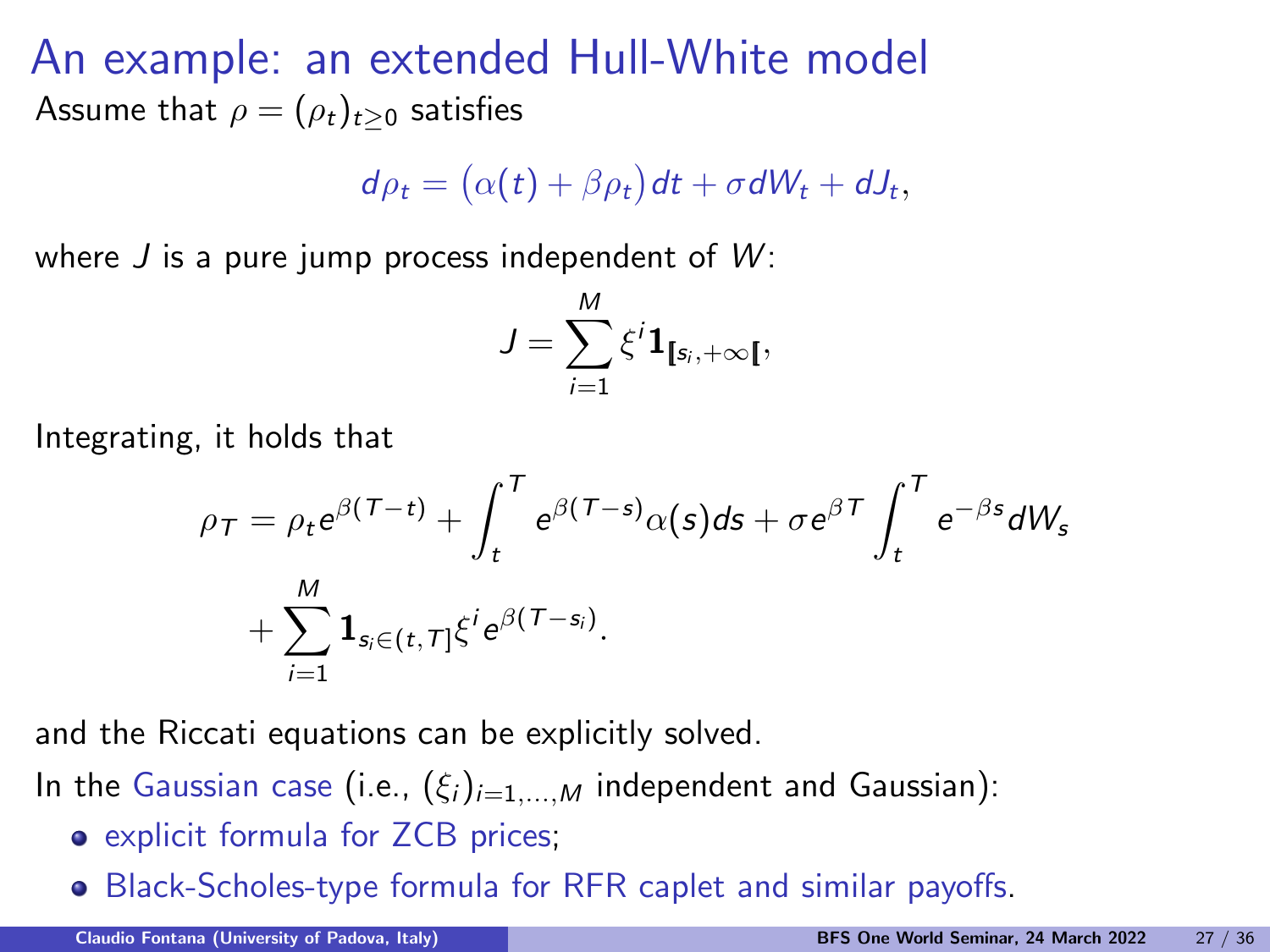## An example: an extended Hull-White model

Considering a two-dimensional extended Hull-White model, we can generate different types of jumps (spikes and structural jumps).



Figure: The simulated path exhibits spikes at the discontinuity dates  $t = 50$  and  $t = 100$ and a structural jump at  $t = 150$ .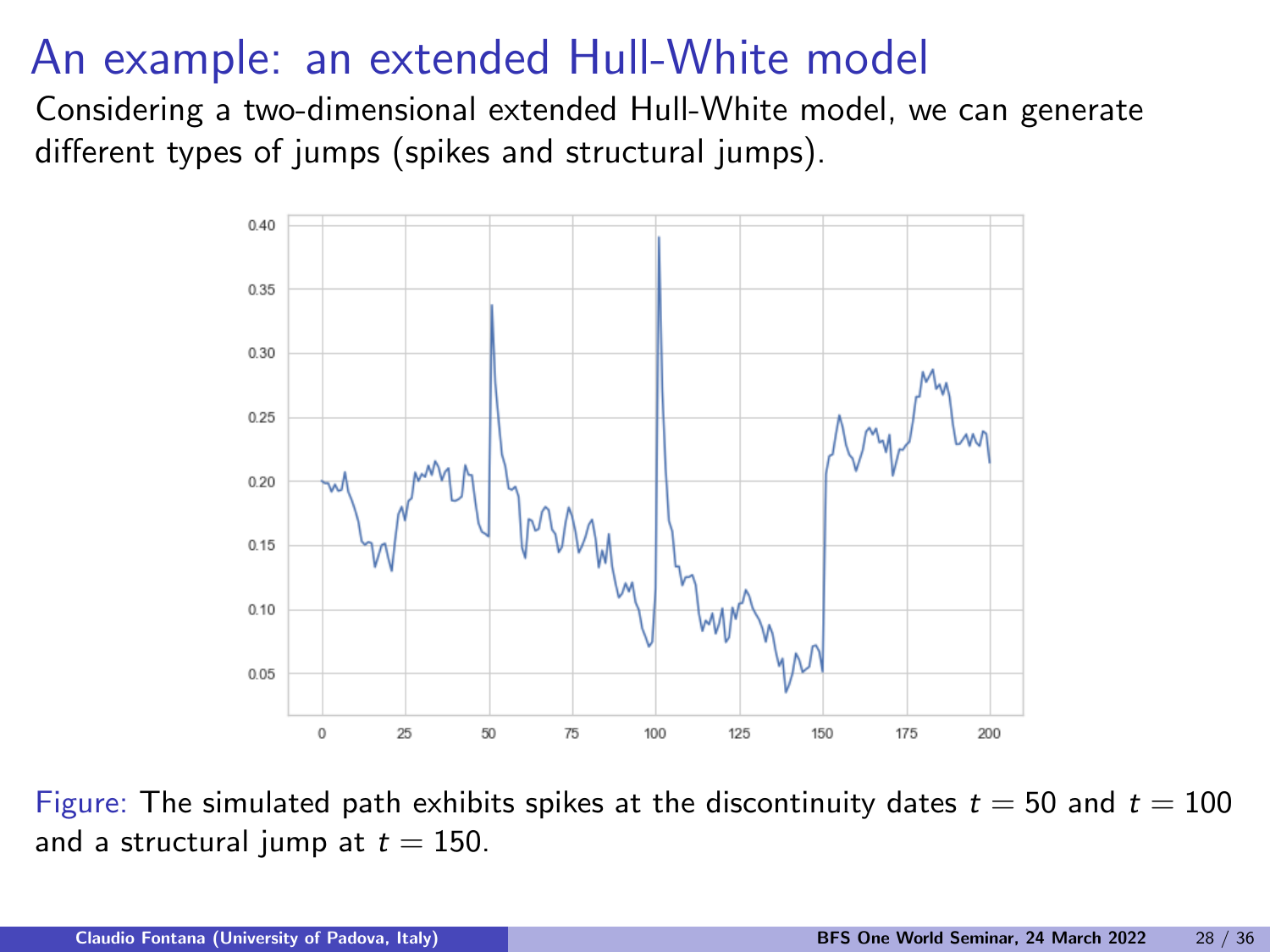## Hedging with stochastic discontinuities

- Stochastic discontinuities induce market incompleteness.
- We shall therefore rely on the concept of local risk-minimization.

For simplicity, we work under the same martingale representation assumption as before: every local martingale N can be represented as

$$
N = N_0 + \int_0^{\cdot} \theta_t dW_t + \sum_{i=1}^{M} f_i(\xi_i) \mathbf{1}_{[s_i, +\infty[}.
$$

Again for simplicity, suppose that the market contains a single traded asset with discounted price process  $X$ , assumed to be a special semimartingale:

$$
X=X_0+A+M,
$$

where

- $\blacktriangleright$  A is predictable process of finite-variation,
- $M = \int_0^1 \eta_t dW_t + \sum_{s_i \leq \cdot} w_i(\xi_i)$  is a square-integrable martingale,
- $A_0 = M_0 = 0.$

 $\bullet$  For instance, X can represent the price process of a SOFR future contract (currently the most liquid SOFR product).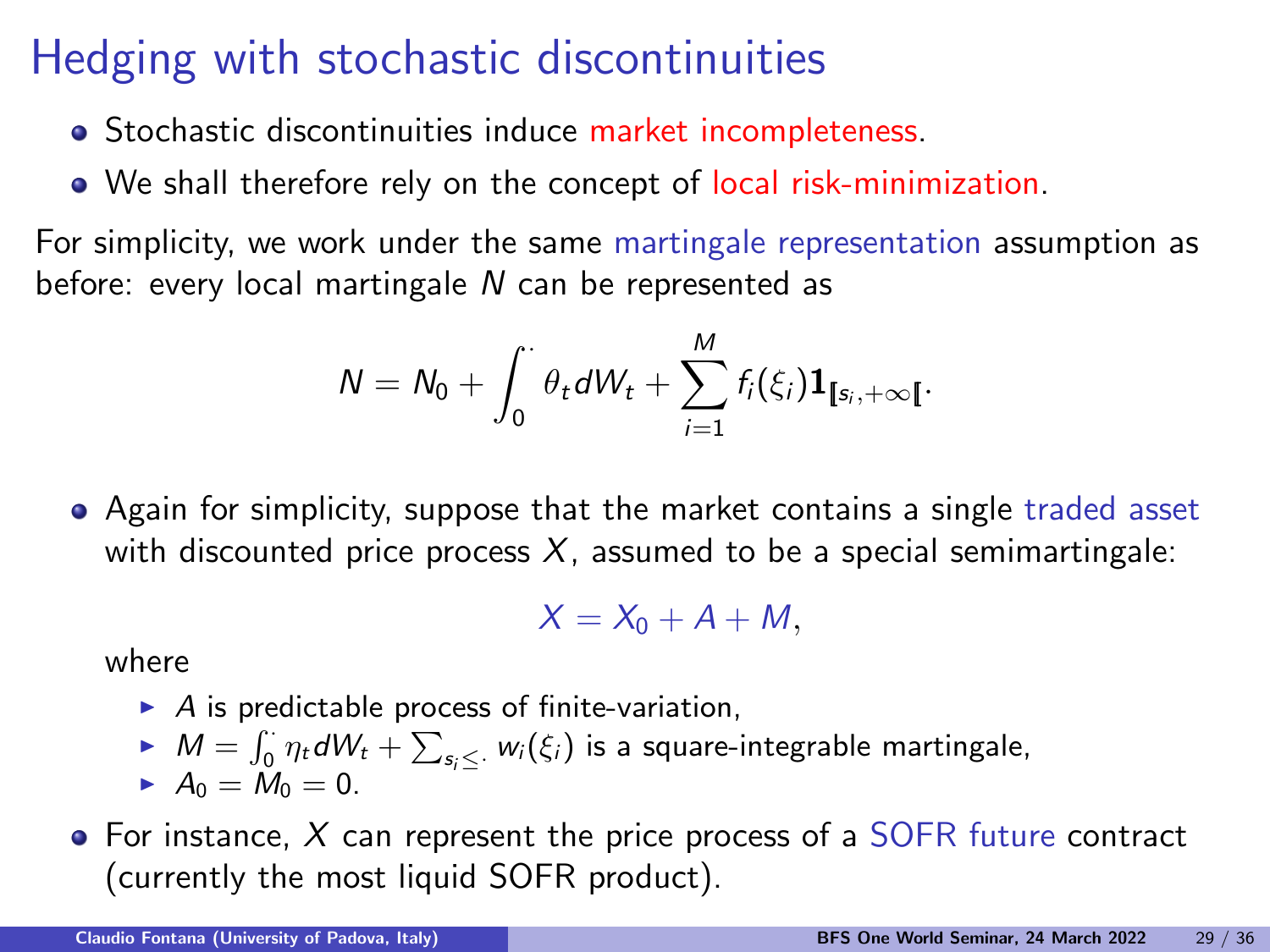# Hedging with stochastic discontinuities

Let  $H\in L^2(Q)$  be an  ${\mathcal F}_{{\mathcal T}}$ -measurable payoff. We denote by  $\Theta$  the set of predictable processes  $\zeta$  such that  $E[\int_0^T \zeta_u^2 d\langle M \rangle_u + (\int_0^T \zeta_u dA_u)^2] < +\infty$ .

Definition

- We call *H-admissible strategy* a pair  $\varphi = (\zeta, V)$ , where  $\zeta = (\zeta_t)_{t \in [0, T]} \in \Theta$ and  $V=(V_t)_{t\in[0,\mathcal{T}]}$  is an adapted process such that  $V_\mathcal{T}=H$  a.s.
- We say that an H-admissible strategy  $\varphi = (\zeta, V)$  is locally risk-minimizing if the associated cost process

$$
C_t(\varphi) := V_t - \int_0^t \zeta_u dX_u, \quad \text{for all } t \in [0, T],
$$

is a square-integrable martingale strongly orthogonal to M.

Remarks:

- $\bullet$   $\zeta_t$  and  $V_t$  represent respectively the positions held in the traded security and the portfolio value at time t, for all  $t \in [0, T]$ .
- in the present context, it can be shown that the above definition is equivalent to the original definition of Schweizer (1991).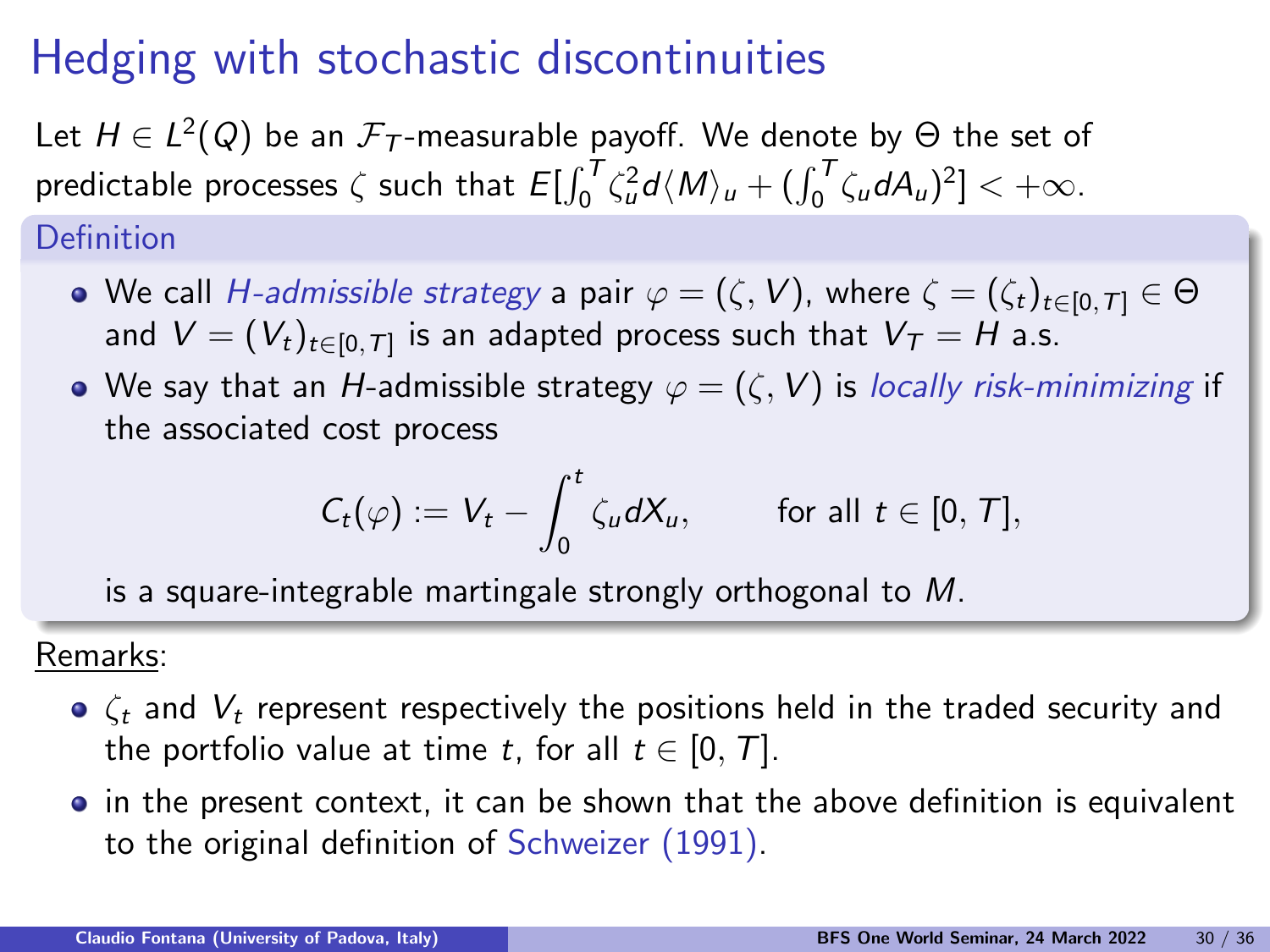### Hedging with stochastic discontinuities

 $\bullet$  By absence of arbitrage, there exists a predictable process  $\lambda$  such that  $A = \int_0^1 \lambda_u d \langle M \rangle_u$ . In particular, this implies that

 $\Delta A_{\mathsf{s}_i} = \lambda_{\mathsf{s}_i} E[(\Delta M_{\mathsf{s}_i})^2 | \mathcal{F}_{\mathsf{s}_i-}]$  a.s., for all  $i=1,\ldots,M.$ 

- Assume that  $\widehat{Z} := \mathcal{E}(-\int_0^{\cdot} \lambda_u dM_u)$  is a strictly positive square-integrable martingale and define the minimal martingale measure by  $d\widehat{Q} = \widehat{Z}_T dQ$ .
- $\bullet$  We can then define the  $\widehat{Q}$ -martingale  $\widehat{H} = (\widehat{H}_t)_{t \in [0,T]}$  by

$$
\widehat{H}_t := \widehat{E}[H|\mathcal{F}_t], \quad \text{for all } t \in [0, T],
$$

where we denote by  $\widehat{E}$  the expectation with respect to  $\widehat{Q}$ .

- By Bayes' formula,  $H = N/Z$ , with  $N_t := E[Z_\mathcal{T} H | \mathcal{F}_t]$ , for all  $t \in [0, T]$ .
- As a consequence of the martingale representation assumption, we have that

$$
N=N_0+\int_0^{\cdot}\theta_u dW_u+\sum_{s_i\leq \cdot}\Delta N_{s_i}.
$$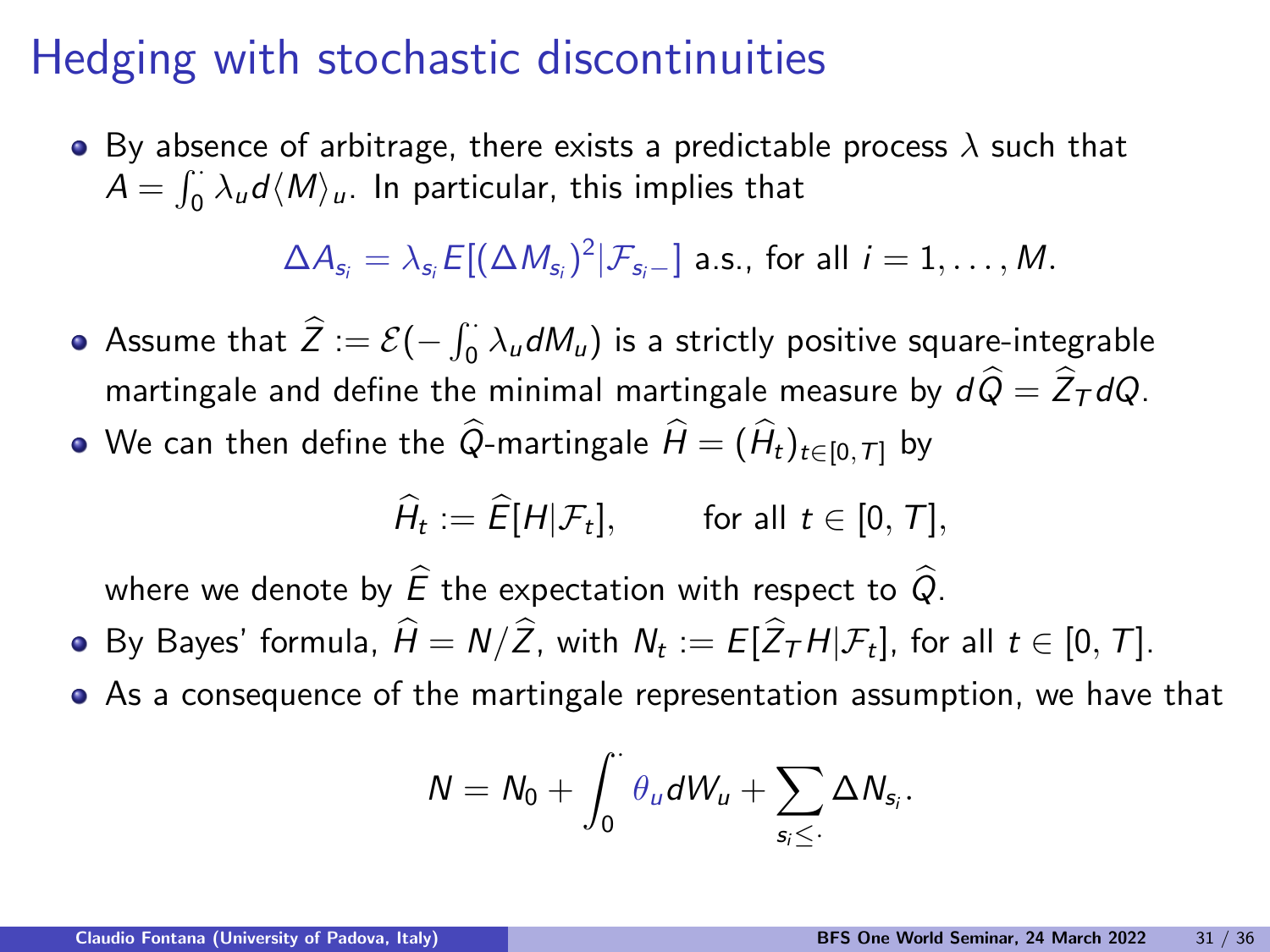#### Hedging with stochastic discontinuities Proposition

Let  $H$  be an  $\mathcal{F}_{\mathcal{T}}$ -measurable random variable and sup $_{t\in [0,\mathcal{T}]}$   $\dot{H}_t\in L^2(P).$  Define the predictable process

$$
\zeta_t^H := \left(\widehat{Z}_{t-}^{-1} \eta_t^{-1} \theta_t + \widehat{H}_{t-\lambda_t}\right) \delta_{\mathcal{S}^c}(t) + \frac{E[\Delta \widehat{H}_t \Delta M_t | \mathcal{F}_{t-}]}{E[(\Delta M_t)^2 | \mathcal{F}_{t-}]} \delta_{\mathcal{S}}(t).
$$

If  $\zeta^H\in\Theta$ , then an  $H$ -admissible locally risk-minimizing strategy is given by  $\varphi^H=$  $(\zeta^H, V^H)$ , where  $V_t^H = \hat{H}_t$ , for all  $t \in [0, T]$ .

#### Remarks:

- perfect replication at all times  $t \in [0, T] \setminus S$ , when the only active source of randomness is the Brownian motion  $W$ :
- at the discontinuity dates  $\mathcal{S} = \{s_1, \ldots, s_M\}$ , the strategy  $\zeta_{s_i}^H$  is determined by a linear regression of  $\Delta H_{\!_{i}}$  onto  $\Delta X_{\!_{i}}$ , conditionally on  $\mathcal{F}_{\mathsf{s}_i-}$ :

$$
\zeta_{s_i}^{\mathcal{H}} = \frac{\mathsf{Cov}(\Delta \widehat{H}_{s_i}, \Delta X_{s_i}|\mathcal{F}_{s_i-})}{\mathsf{Var}(\Delta X_{s_i}|\mathcal{F}_{s_i-})},
$$

• In the paper, explicit formula for the locally risk-minimizing strategy of a SOFR caplet with respect to a SOFR future.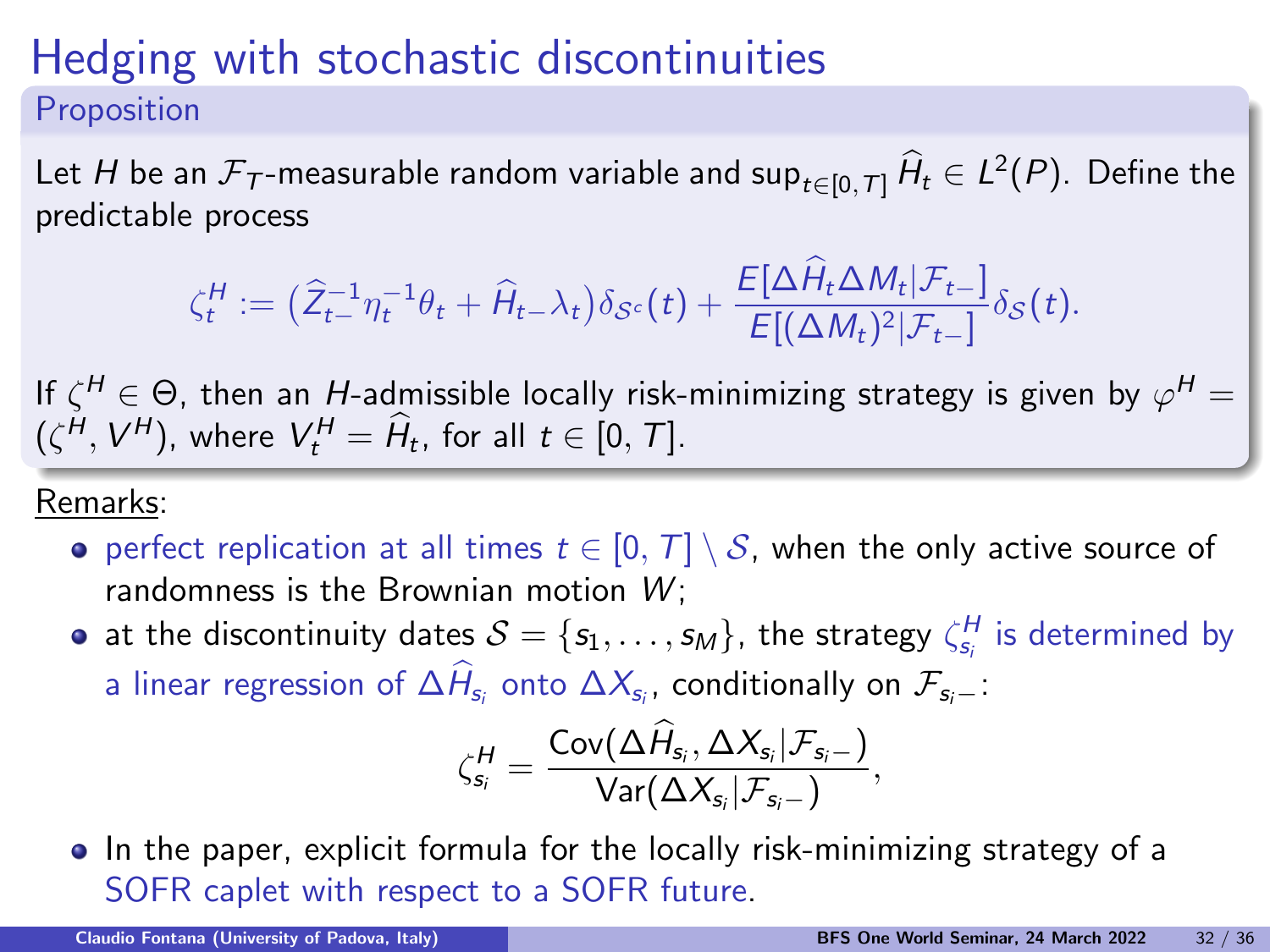### Conclusions

- Stochastic discontinuities as an essential feature of interest rate markets;
- consistent modelling of overnight RFRs together with forward term rates;
- affine semimartingales as a tractable class of driving processes;
- what kind of forward term rate will reach market consensus?
- new types of interest rate derivatives?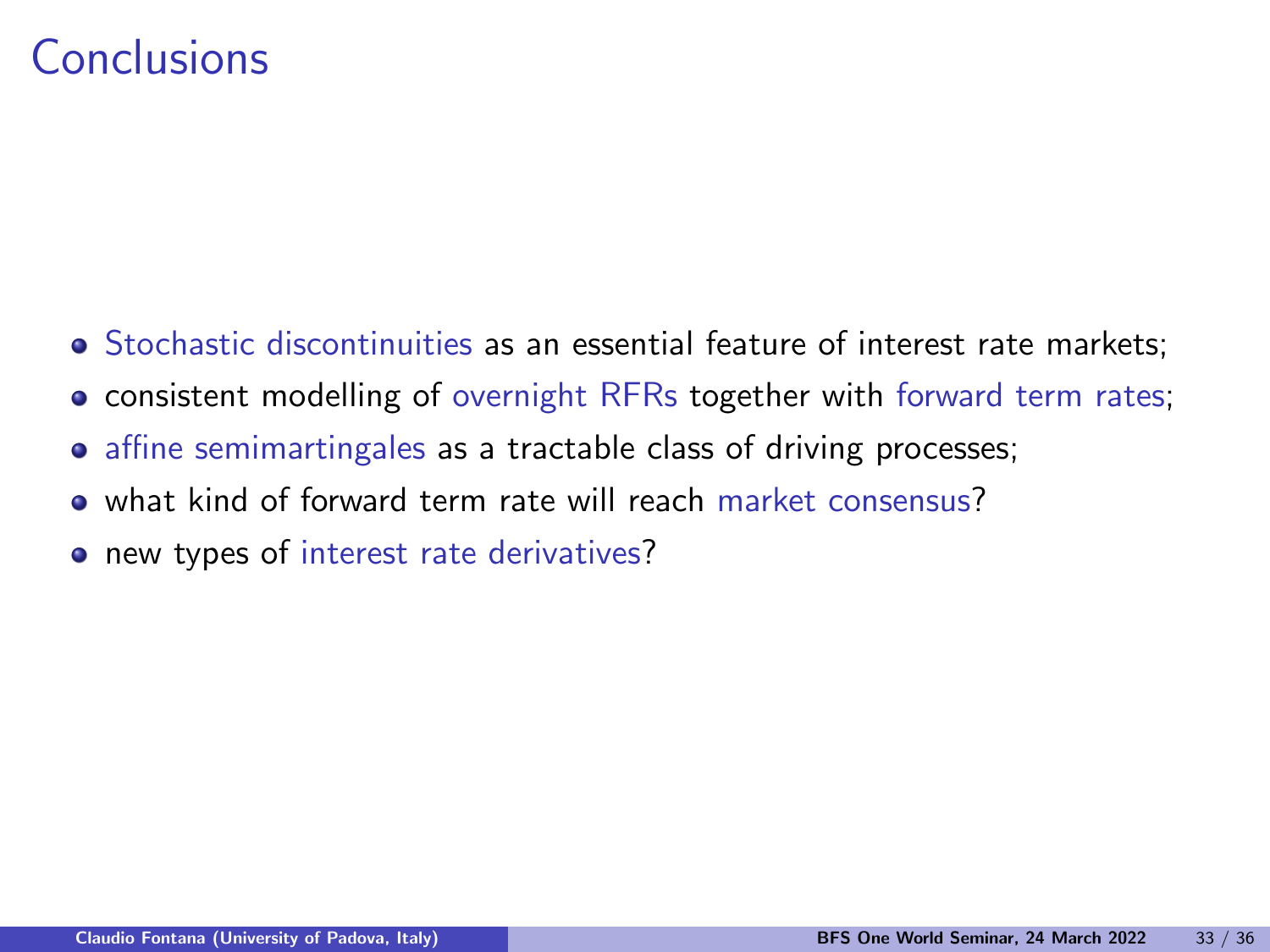# Thank you for your attention!

#### For more information:

C. Fontana, Z. Grbac, T. Schmidt (2022), Term structure modelling with overnight rates beyond stochastic continuity, available on arXiv and SSRN.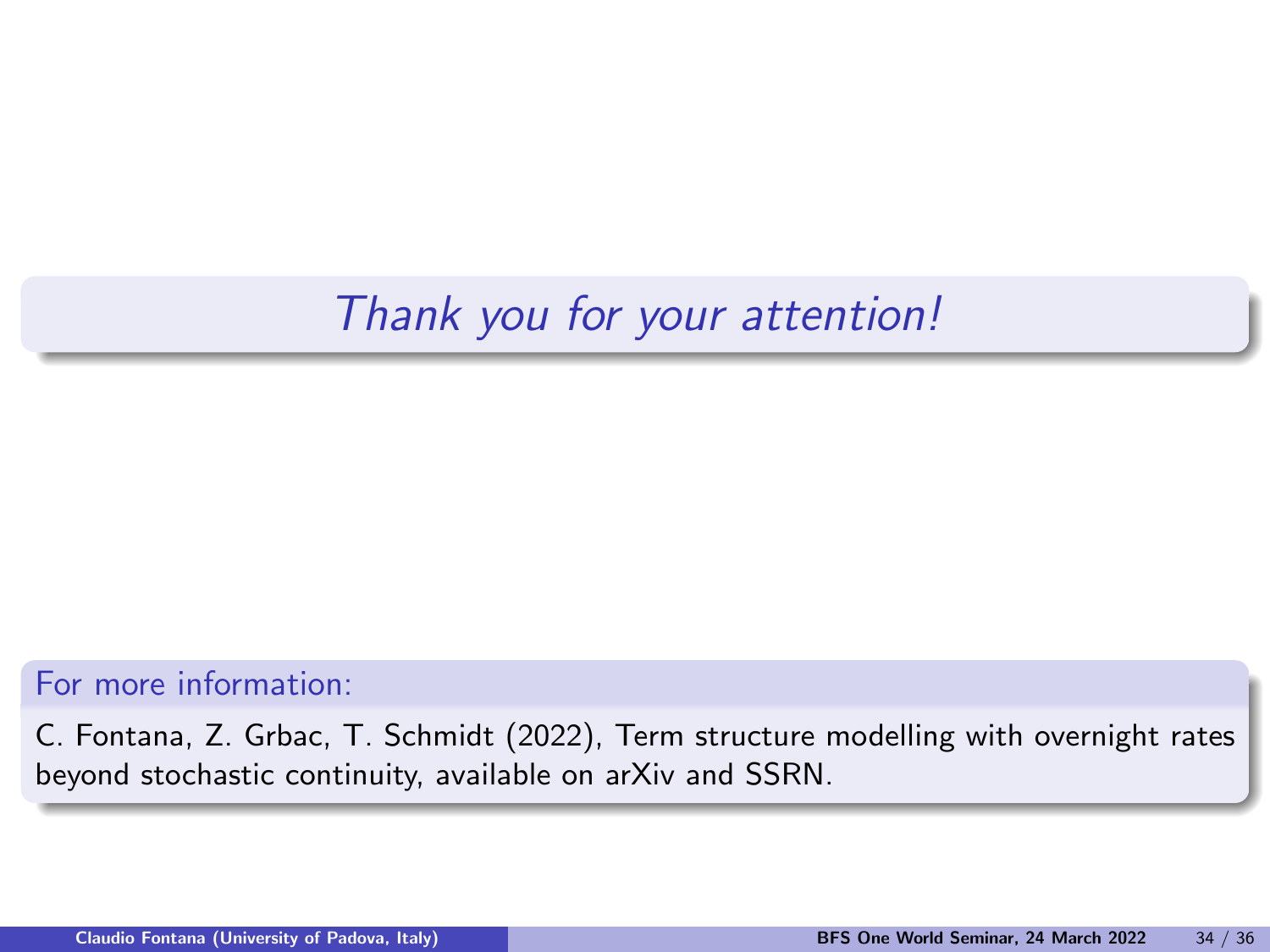- Anbil, S., Anderson, A. and Senyuz, Z. (2020), 'What happened in money markets in september 2019?', [https://www.federalreserve.gov/econres/notes/feds-notes/](https://www.federalreserve.gov/econres/notes/feds-notes/what-happened-in-money-markets-in-september-2019-20200227.htm) [what-happened-in-money-markets-in-september-2019-20200227.htm](https://www.federalreserve.gov/econres/notes/feds-notes/what-happened-in-money-markets-in-september-2019-20200227.htm).
- Andersen, L. and Bang, D. (2020), 'Spike modeling for interest rate derivatives with an application to SOFR caplets', Preprint (available at <https://ssrn.com/abstract=3700446>.
- Backwell, A. and Hayes, J. (2021), 'Expected and unexpected jumps in the overnight rate: consistent management of the Libor transition', Preprint (available at [https://papers.ssrn.com/sol3/papers.cfm?abstract\\_id=3989108](https://papers.ssrn.com/sol3/papers.cfm?abstract_id=3989108)).
- Fontana, C. (2022), 'Caplet pricing in affine models for risk-free rates', In preparation.
- Gellert, K. and Schlögl, E. (2021), 'Short rate dynamics: A fed funds and SOFR perspective', Preprint (available at <https://arxiv.org/abs/2101.04308>.
- Hasegawa, T. (2021), 'Caplet formulae for backward-looking term rates with Hull-White model', Working paper (available at [https://papers.ssrn.com/abstract\\_id=3909949](https://papers.ssrn.com/abstract_id=3909949).
- Henrard, M. (2019), 'LIBOR fallback and quantitative finance', Risks 7(3), 88.
- Hofman, K. (2020), 'Implied volatilities for options on backward-looking term rates', Preprint (available at [https://papers.ssrn.com/sol3/papers.cfm?abstract\\_id=3593284](https://papers.ssrn.com/sol3/papers.cfm?abstract_id=3593284).
- Keller-Ressel, M., Schmidt, T. and Wardenga, R. (2019), 'Affine processes beyond stochastic continuity', Annals of Applied Probability 29(6), 3387–3437.
- Klingler, S. and Syrstad, O. (2021), 'Life after LIBOR', Journal of Financial Economics 141(2), 783–801.
- Lyashenko, A. and Mercurio, F. (2019), Looking forward to backward-looking rates: a modeling framework for term rates replacing LIBOR. Working paper (available at [https://papers.ssrn.com/sol3/papers.cfm?abstract\\_id=3330240](https://papers.ssrn.com/sol3/papers.cfm?abstract_id=3330240)).